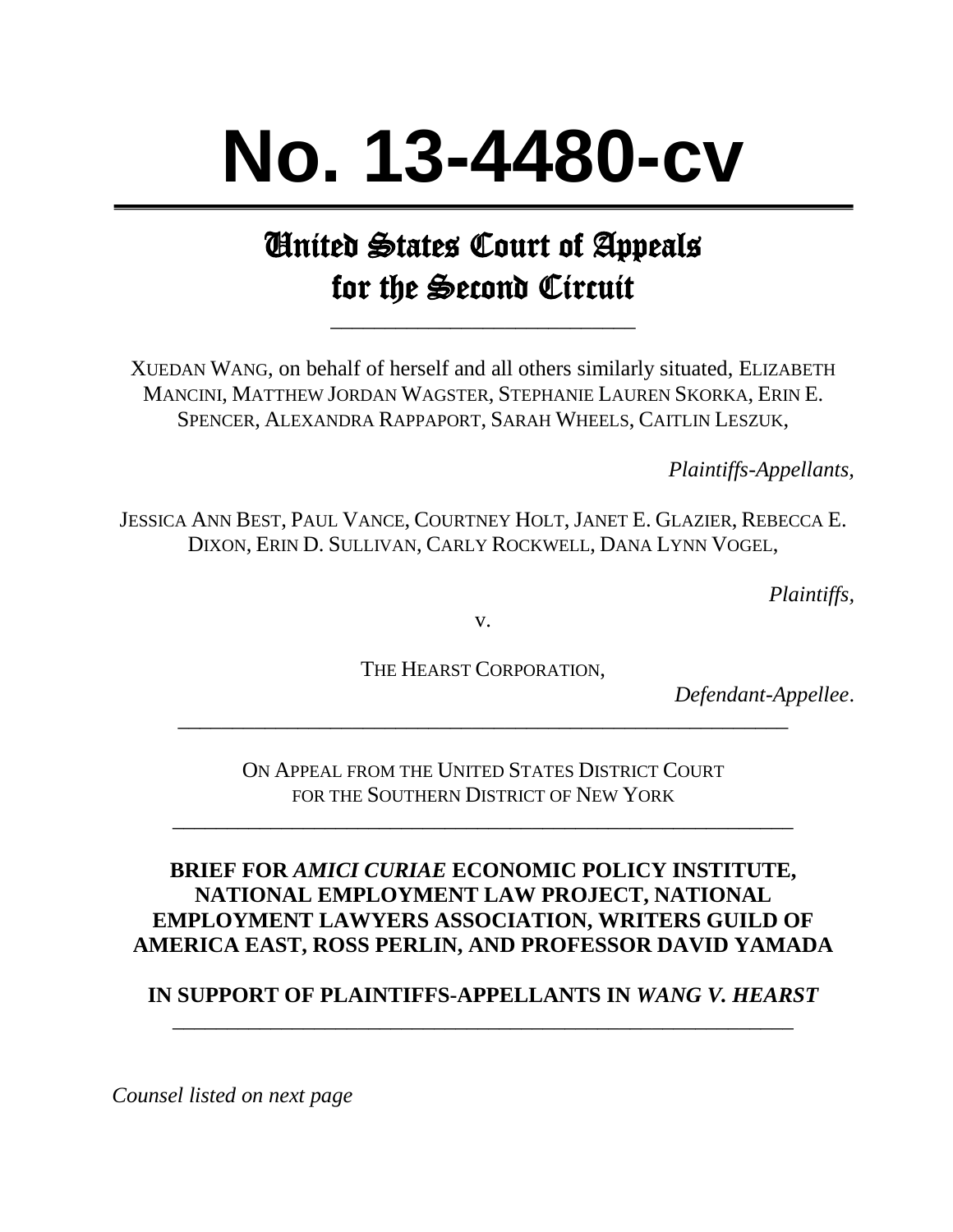Tsedeye Gebreselassie Diego Rondón Ichikawa Catherine K. Ruckelshaus National Employment Law Project National Employment Law Project 317 17th Av. S. 75 Maiden Lane, Suite 601 Seattle, WA 98144 New York, NY 10038 (206) 324-4001 (212) 285-3025

Anthony Mischel National Employment Law Project 405 14th Street, Suite 401 Oakland, CA 94612 (510) 663-5700

Attorneys for *Amici Curiae*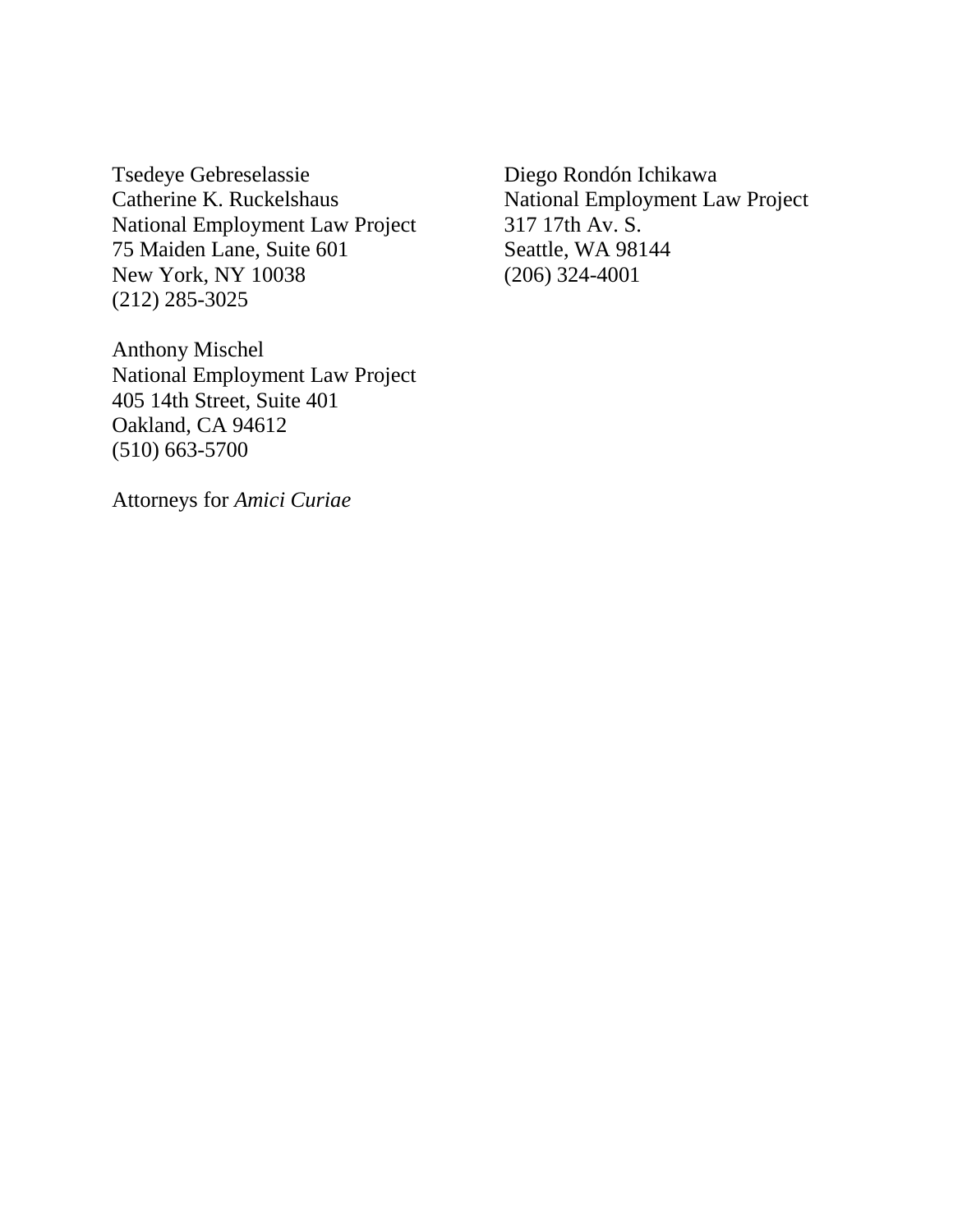#### **RULE 26.1 CORPORATE DISCLOSURE STATEMENT**

<span id="page-2-0"></span>Pursuant to Federal Rule of Appellate Procedure 29(c), *Amici Curiae* hereby provide the following disclosure statements:

**Economic Policy Institute** is a non-profit corporation.

**National Employment Law Project** is a non-profit corporation.

**National Employment Lawyers Association** is a non-profit corporation.

**Writers Guild of America Eas**t is a non-profit labor union.

*Amici* have no parent corporations, and no publicly-held corporation owns 10% or more of any *amici* organization's stock.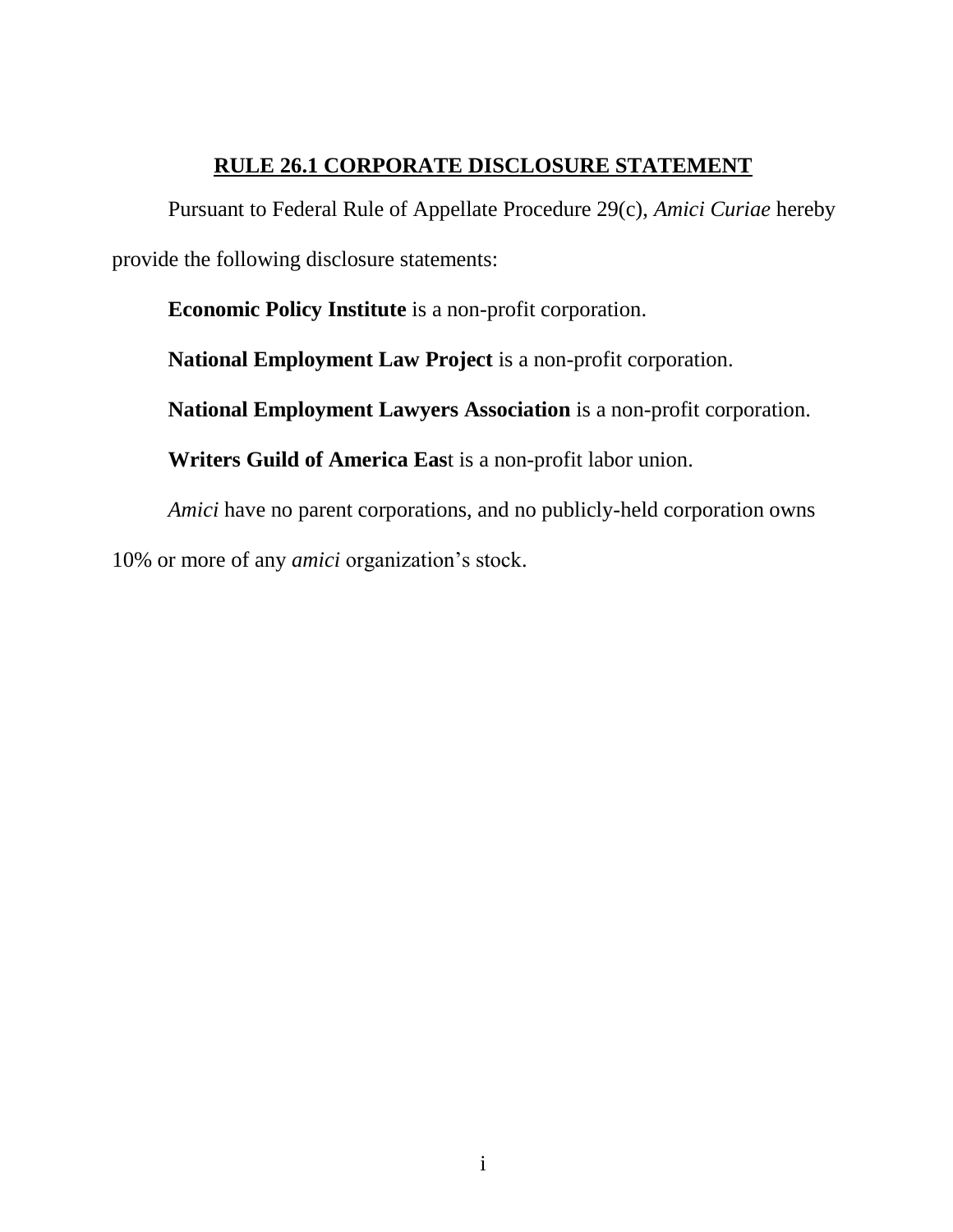## **TABLE OF CONTENTS**

<span id="page-3-0"></span>

| THE FAIR LABOR STANDARDS ACT IS MEANT TO BROADLY<br>$\mathbf{I}$ .<br>COVER MOST WORKERS, SO LABELS LIKE UNPAID INTERNSHIPS |
|-----------------------------------------------------------------------------------------------------------------------------|
| A. The Fair Labor Standards Act Broadly Covers Almost All Work and Must                                                     |
| B. Contingent Work Structures that Undermine The Purposes Of The FLSA                                                       |
| II. UNPAID INTERNS SHOULD BE COVERED UNDER THE FLSA<br>BECAUSE THEY ARE GROWING IN FOR-PROFIT FIRMS 12                      |
| UNPAID INTERNSHIPS AT FOR-PROFIT FIRMS HURT WORKERS<br>III.                                                                 |
| A. Unpaid Internships at For-Profit Firms Have a Negative Effect on the Labor                                               |
| B. Unpaid Internships Strip Workers of Their Basic Workplace Rights 19                                                      |
| STUDENTS WHO WORK AS UNPAID INTERNS ARE HARMED<br>IV.<br>BECAUSE INTERNSHIPS INCREASE THEIR DEBT LOAD FOR LITTLE            |
|                                                                                                                             |
|                                                                                                                             |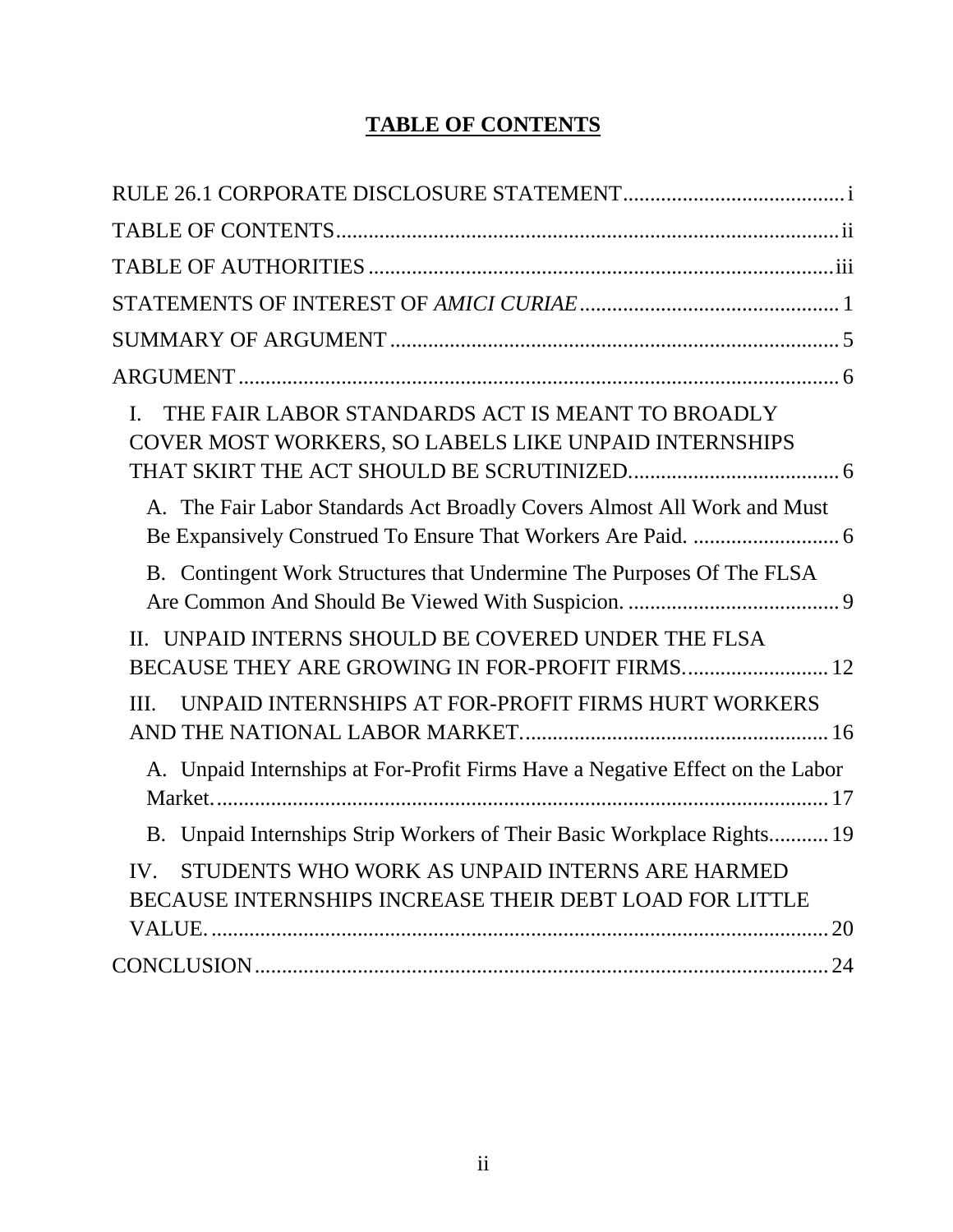## **TABLE OF AUTHORITIES**

#### <span id="page-4-0"></span>**Cases**

| Barrentine v. Arkansas Best Freight System, Inc., 450 U.S. 728 (1981).  10         |
|------------------------------------------------------------------------------------|
|                                                                                    |
| Carrillo v. Schneider Logistics, Inc., 823 F.Supp.2d 1040 (C.D. Cal. 2011), aff'd, |
|                                                                                    |
|                                                                                    |
|                                                                                    |
|                                                                                    |
|                                                                                    |
| Reyes v. Remington Hybrid Seed Co., 495 F.3d 403 (7th Cir. 2007)10                 |
|                                                                                    |
| Tony and Susan Alamo Found. v. Sec'y of Labor, 471 U.S. 290 (1985)  8, 9           |
|                                                                                    |
|                                                                                    |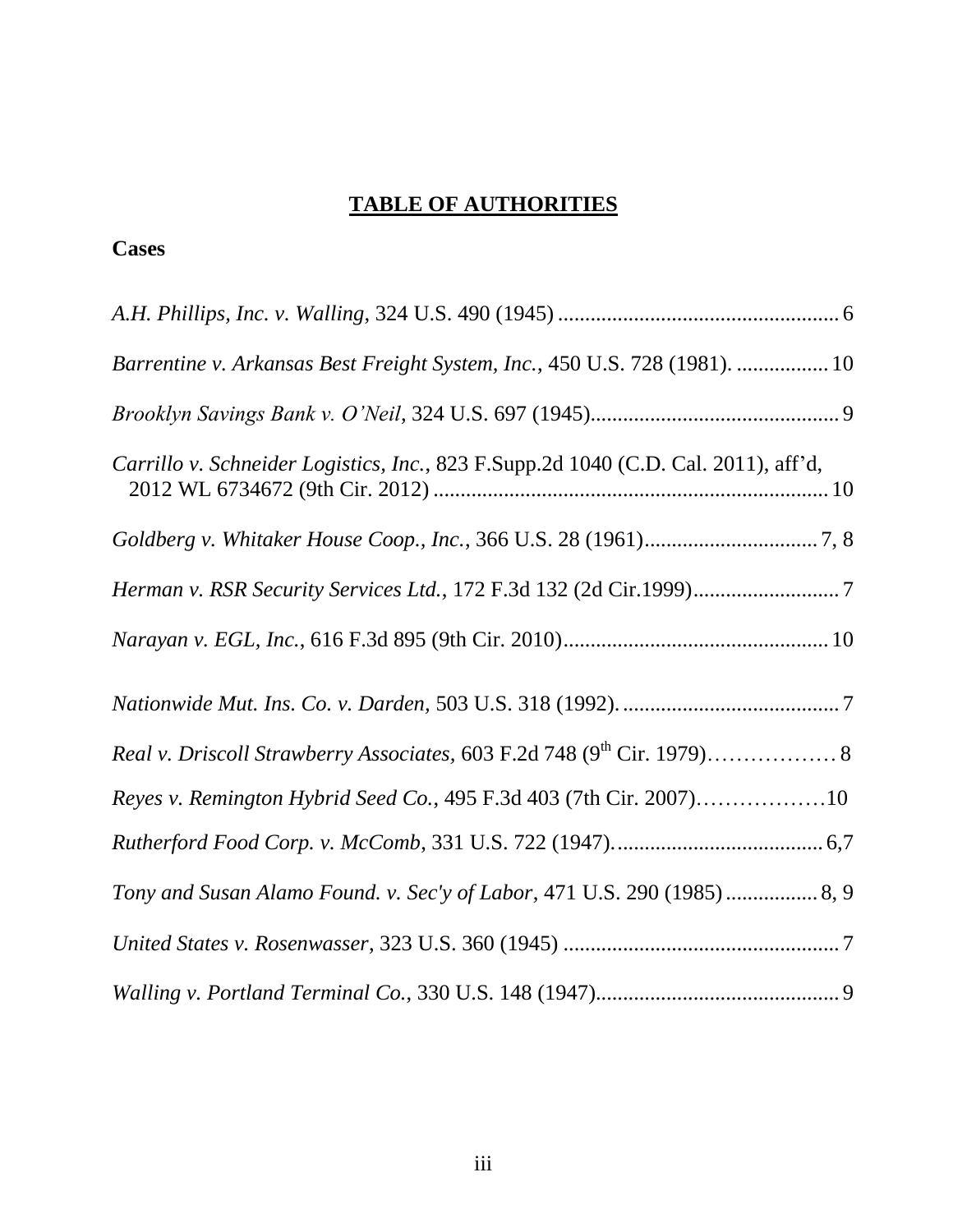## **Statutes**

## **Other Authorities**

| Class of 2013: Paid Interns Outpace Unpaid Peers in Job Offers, Salaries,<br>NATIONAL ASSOCIATION OF COLLEGES AND EMPLOYERS, May 29, 2013, available<br>at http://www.naceweb.org/s05292013/paid-unpaid-interns-job-offer.aspx.  23                                                  |
|--------------------------------------------------------------------------------------------------------------------------------------------------------------------------------------------------------------------------------------------------------------------------------------|
| Connie Sung, Are Unpaid Internships Exploitative, LOS ANGELES TIMES, Dec. 30,<br>2000 (reporting the story of a journalism student that worked without pay 25 hours<br>a week as a fact checker at a local magazine), <i>available at</i>                                            |
| DARTMOUTH COLLEGE, DARTMOUTH CAREER SERVICES: INTERNSHIPS AND FAQ:<br>WHAT TO DO IF YOU'RE ASKED ABOUT ACADEMIC CREDIT,<br>https://www.dartmouth.edu/~careerblog/2012/12/internships-and-faq-what-to-do-<br>if-youre-asked-about-academic-credit/ (last visited March 27, 2014).  22 |
| David C. Yamada, The Employment Law Rights of Student Interns, 35 CONN. L.                                                                                                                                                                                                           |
| Dawn Gilbertson, EARNING IT; Glamorous Internships With a Catch: There's No<br>Pay, N.Y. TIMES, Oct. 19, 1997, available at<br>http://www.nytimes.com/1997/10/19/business/earning-it-glamorous-internships-                                                                          |
| Farah Stockman, In Tight Market, Interns Struggle to Keep Free Work, BOSTON                                                                                                                                                                                                          |
| Former Secretary of State Hillary Clinton, Address at the Univ. of Cal., Los Angeles                                                                                                                                                                                                 |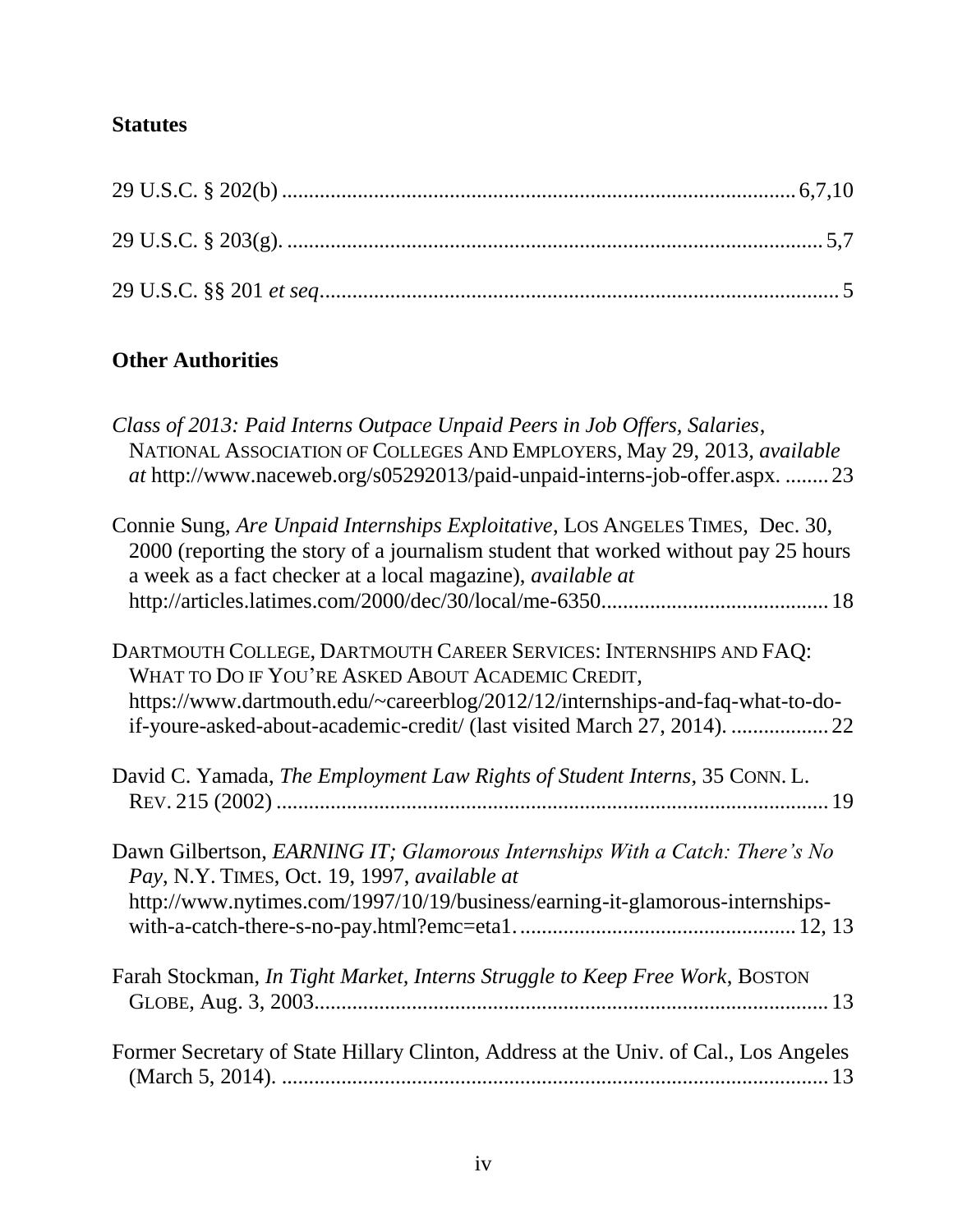| FRANCOIS CARRÉ & J.W. MCCORMACK, THE SOCIAL AND ECONOMIC COST OF<br>EMPLOYEE MISCLASSIFICATION IN CONSTRUCTION (Labor and Worklife Program,<br>Harvard Law School and Harvard School of Public Health, December 2004),<br><i>available at</i><br>http://www.law.harvard.edu/programs/lwp/Maine%20Misclassification%20Maine. |
|-----------------------------------------------------------------------------------------------------------------------------------------------------------------------------------------------------------------------------------------------------------------------------------------------------------------------------|
| HARVARD UNIVERSITY, OFFICE OF CAREER SERVICES: CREDIT FOR INTERNSHIPS,<br>http://www.ocs.fas.harvard.edu/students/internship_credit.htm (last visited March                                                                                                                                                                 |
| Heidi Shierholz, Six Years From Its Beginning, the Great Recession's Shadow<br>Looms Over the Labor Market, THE ECONOMIC POLICY INSTITUTE, Jan. 9, 2014,<br><i>available at http://www.epi.org/publication/years-beginning-great-recessions-</i>                                                                            |
| INTERN BRIDGE, 2010 INTERNSHIP SALARY REPORT 12-13 (2010), available at<br>http://utsa.edu/careercenter/pdfs/2010%20salary%20report.pdf 15                                                                                                                                                                                  |
| INTERN BRIDGE, 2012 NATIONAL INTERNSHIP SALARY SURVEY RESULTS TO BE<br>RELEASED, Feb. 07, 2013 available at<br>http://www.prweb.com/releases/internbridge/02/prweb10400332.htm  16                                                                                                                                          |
| INTERN BRIDGE, The Debate Over Unpaid Internships (2010), available at<br>http://www.internbridge.com/Unpaid-College-Internship-Report.pdf 13                                                                                                                                                                               |
| Joan E. Rigdon, Workplace: For Companies Facing Rough Sailing, Students Interns                                                                                                                                                                                                                                             |
| Kathryn Ann Edwards & Alexander Hertel-Fernandez, Not-So-Equal Protection-<br>Reforming the Regulation of Student Internships, THE ECONOMIC POLICY<br>INSTITUTE, Apr. 9, 2010, <i>available at http://www.epi.org/publication/pm160/</i> 18                                                                                 |
| Kevin Carey, Giving Credit, but Is It Due?, N.Y. TIMES, Jan. 30, 2013, available at<br>http://www.nytimes.com/2013/02/03/education/edlife/internships-for-credit-                                                                                                                                                           |
| Leure Cesay Midagreer ich seekers turn to internskips volunteer positions                                                                                                                                                                                                                                                   |

Laura Casey, *Midcareer job seekers turn to internships, volunteer positions*, CHICAGO TRIBUNE, Oct. 24, 2011, *available at*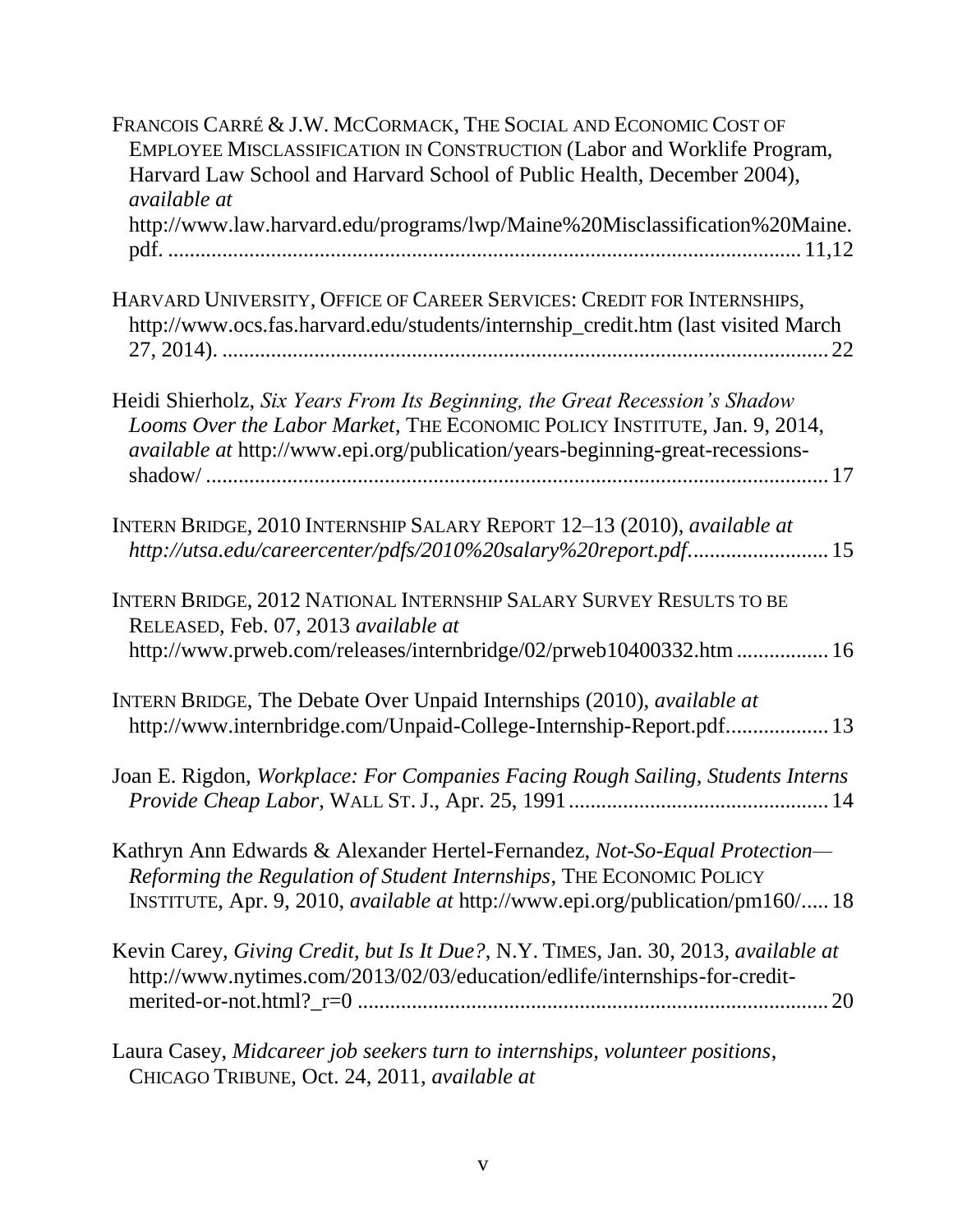| http://articles.chicagotribune.com/2011-10-24/business/ct-biz-1024-midcareer-<br>interns-20111024_1_internships-career-change-midcareer-professionals 14                                                                                                                             |
|--------------------------------------------------------------------------------------------------------------------------------------------------------------------------------------------------------------------------------------------------------------------------------------|
| Lauren Fredericksen, Falling Through the Cracks of Title VII: The Plight of the                                                                                                                                                                                                      |
| Mitchell Rubinstein, "Employees, Employers, and Quasi-Employers: An Analysis of<br>Employees and Employers Who Operate in the Borderland Between an Employer-                                                                                                                        |
| NATIONAL ASSOCIATION OF COLLEGES AND EMPLOYERS, THE CLASS OF 2013                                                                                                                                                                                                                    |
| PHIL GARDNER, DIRECTOR, COLLEGIATE EMPLOYMENT RESEARCH INSTITUTE,<br>MICHIGAN STATE UNIVERSITY, INTERN BRIDGE, INC., REACTION ON CAMPUS TO THE<br>UNPAID INTERNSHIP CONTROVERSY 11 (2012), available at<br>http://www.ceri.msu.edu/wp-content/uploads/2009/10/Reaction-on-Campus-to- |
| PROPUBLICA: THE PRICE OF AN INTERNSHIP,<br>http://projects.propublica.org/internships/ (last visited March 28. 2014)  21                                                                                                                                                             |
| Questioning the Ethics of Unpaid Internships, NATIONAL PUBLIC RADIO (July 13,<br>2010), http://www.npr.org/templates/story/story.php?storyId=128490886 19                                                                                                                            |
| Robert Justich and Betty Ng, The Underground Labor Force is Rising to the<br>Surface, BEARNS STEARNS ASSET MGMT (Jan. 3, 2005), available at                                                                                                                                         |
| Ross Eisenbrey, Hillary Clinton Speaks Out for Young Workers, THE ECONOMIC<br>POLICY INSTITUTE, March 7, 2014, available at http://www.epi.org/blog/hillary-                                                                                                                         |
| ROSS PERLIN, INTERN NATION: HOW TO EARN NOTHING AND LEARN LITTLE IN THE                                                                                                                                                                                                              |
| Sheryl Rich-Kern, N.H. To The Unemployed: Try An Unpaid Internship, NATIONAL<br>PUBLIC RADIO, available at http://www.npr.org/2012/05/01/150906124/n-h-to-the-                                                                                                                       |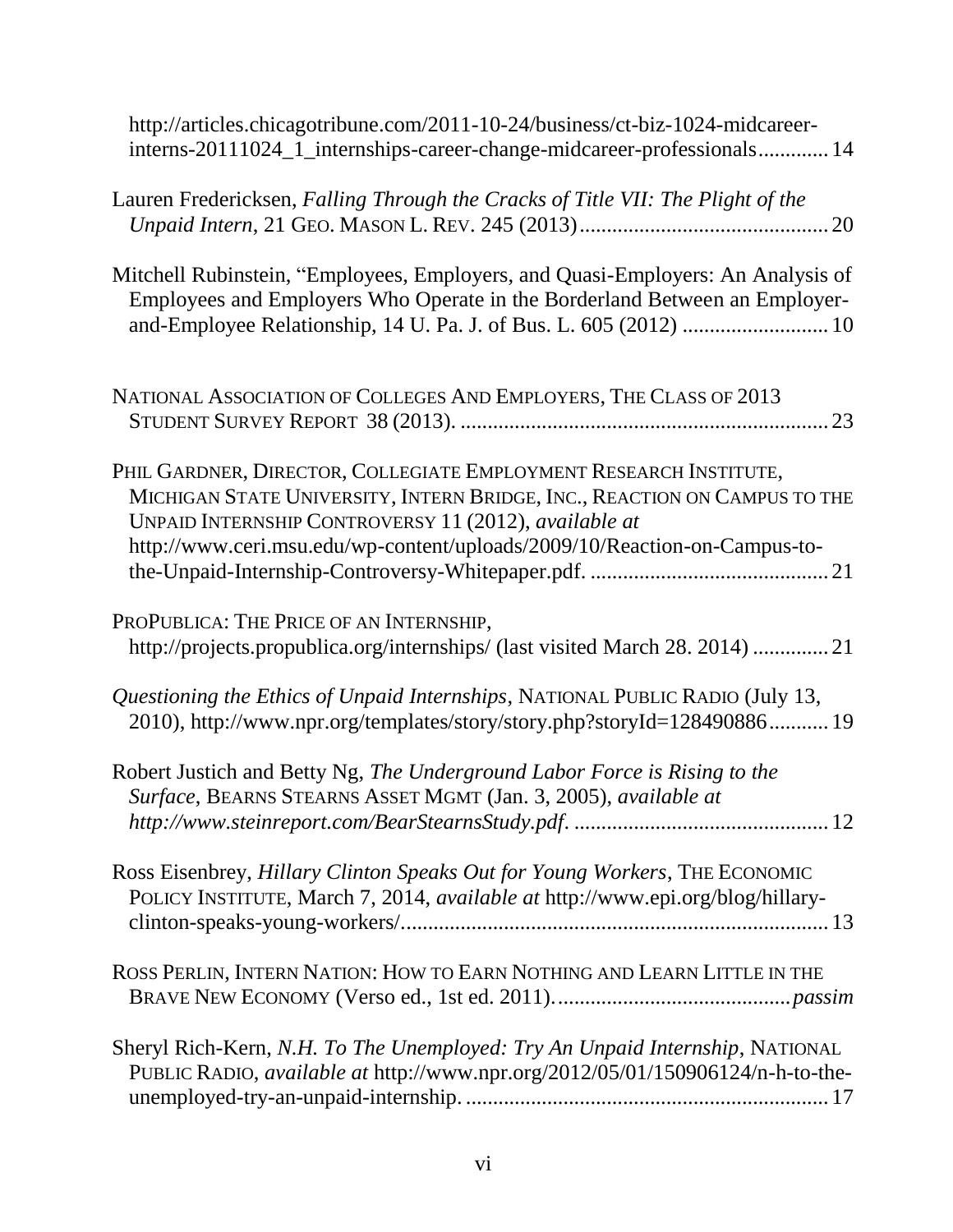| Steven Greenhouse, Looking for Experience, Providing Free Labor, N.Y. TIMES,<br>Apr. 2, 2010, available at                                                                                                                                                                                                           |
|----------------------------------------------------------------------------------------------------------------------------------------------------------------------------------------------------------------------------------------------------------------------------------------------------------------------|
| http://www.nytimes.com/2010/04/03/business/03intern.html?pagewanted=all.                                                                                                                                                                                                                                             |
| U.S. DEP'T OF LABOR, BUREAU OF LABOR STATISTICS, USDL-14-0354, The                                                                                                                                                                                                                                                   |
| U.S. DEP'T OF LABOR, Fact Sheet #71: Internship Programs Under the Fair Labor                                                                                                                                                                                                                                        |
| U.S. GOV'T ACCOUNTABILITY OFFICE, GAO-06-656, Employment Arrangements:<br>Improved Outreach Could Help Ensure Proper Worker Classification (July 2006)                                                                                                                                                               |
| U.S. GOV'T ACCOUNTABILITY OFFICE, HEHS-00-76, Contingent Workers: Incomes<br>and Benefits Lag Behind Those of Rest of Workforce (June 2000), available at                                                                                                                                                            |
| WELLESLEY COLLEGE: INTERNSHIPS FOR CREDIt,<br>http://www.wellesley.edu/cws/internships/internship101/credit (last visited March                                                                                                                                                                                      |
| YALE COLLEGE, YALE UNDERGRADUATE CAREER SERVICES: ACADEMIC CREDIT,<br>http://ucs.yalecollege.yale.edu/content/academic-credit (last visited March 27,                                                                                                                                                                |
| Zach Schonfeld, In Another Blow to Free Labor, Columbia University Halts<br>Academic Credit for Internships, NEWSWEEK, Feb. 28, 2014 (quoting Dean of<br>Academics Kathryn Yatrakis), available at http://www.newsweek.com/another-<br>blow-free-labor-columbia-university-halts-academic-credit-internship-23055421 |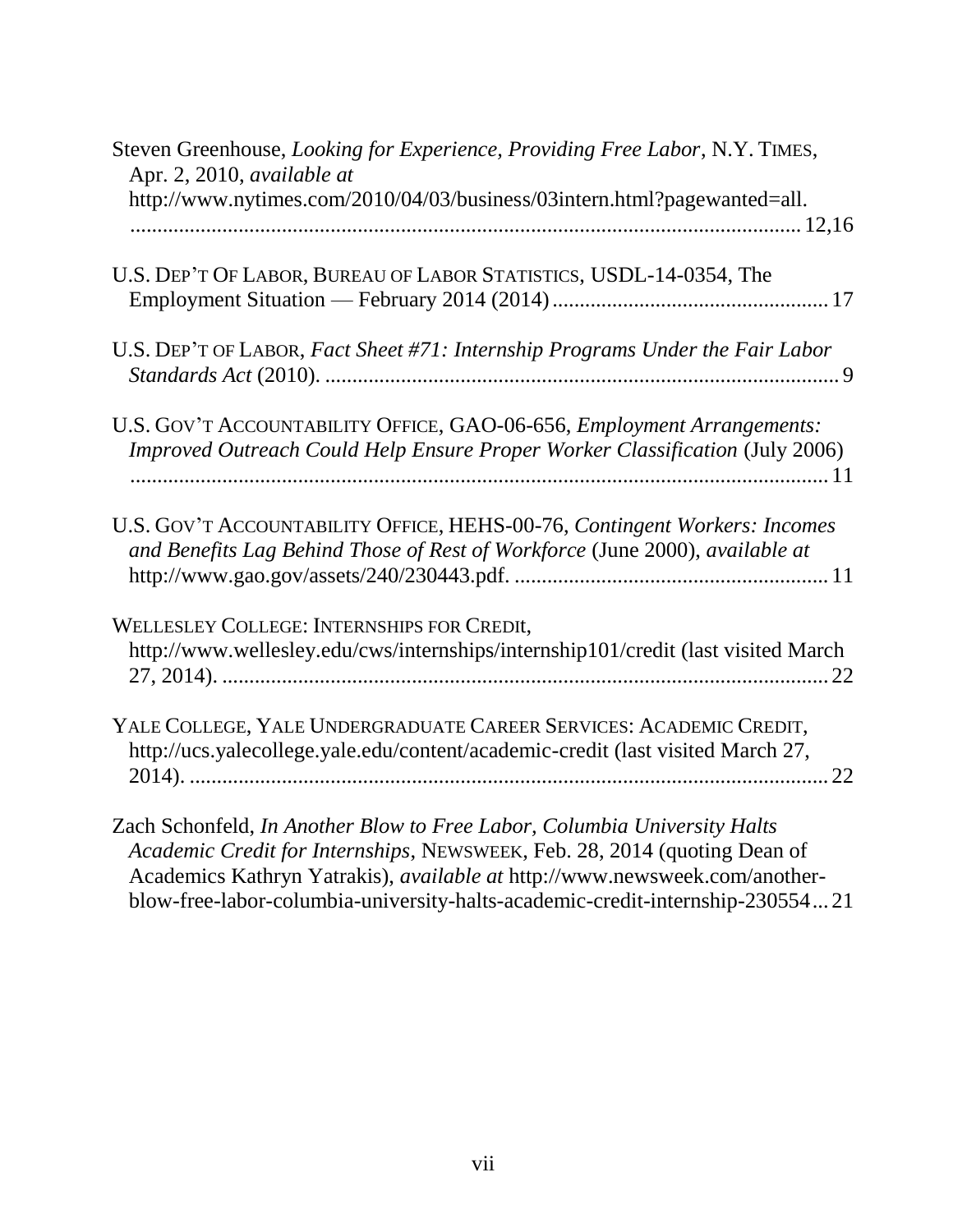#### **STATEMENTS OF INTEREST OF** *AMICI CURIAE***<sup>1</sup>**

<span id="page-9-0"></span>*Amici* are individuals and organizations dedicated to ensuring that the Fair Labor Standards Act, 29 U.S.C. §201 *et seq* ("FLSA") is interpreted and enforced consistent with its broad remedial nature so that workers are paid fairly and fully for all work performed. *Amicus* the Writers Guild of America, East has members residing in Second Circuit states who would be adversely impacted by a ruling against the Plaintiffs. *Amici* submit this brief not to repeat the arguments made by the parties, but rather to shed light on the historical and statutory underpinnings of the FLSA and the adverse impacts of unpaid labor on workers and the broader economy. *Amici* urge the Court to consider the large number of workers whose right to recover unlawfully-withheld wages would be undermined under the employers' misrepresentation of the FLSA.

*Amici* respectfully submit this brief pursuant to Federal Rules of Appellate Procedure 27 and 29 and Second Circuit Local Rule 29-1. The brief should be permitted without leave of court because all parties have consented to its filing. Fed. R. App. P. 29(a).

The Economic Policy Institute ("EPI") is a non-partisan think tank founded in 1987 to ensure that the interests of working families were considered in economic

<sup>&</sup>lt;sup>1</sup> Neither party's counsel authored this brief, in whole or in part, and nor did either party or party's counsel contribute money intended to fund the preparation or submission of the brief. No person, including *amici curiae*, their members, or their counsel contributed money that was intended to fund the preparation or submission of the brief.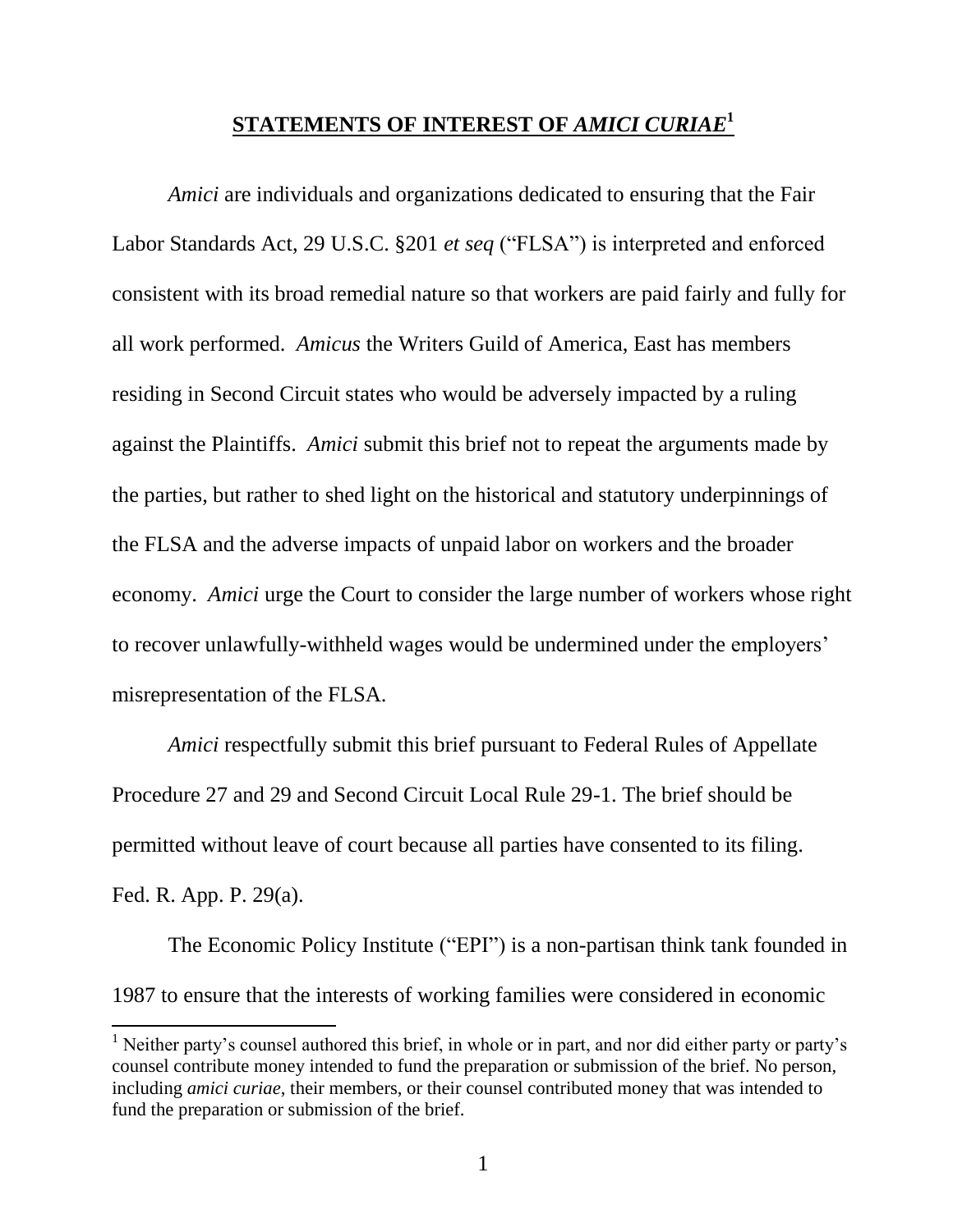policy debates. EPI researches economic conditions and the policies that determine those conditions, and advocates for strong and effective labor standards that provide a solid floor for the labor market. Unpaid labor, especially when it is for the benefit of a for-profit business, undermines the ability of all workers to earn a decent living.

The National Employment Lawyers Association ("NELA") is the largest professional membership organization in the country comprised of lawyers who represent workers in labor, employment and civil rights disputes. Founded in 1985, NELA advances employee rights and serves lawyers who advocate for equality and justice in the American workplace. NELA and its 68 circuit, state, and local affiliates have a membership of over 3,000 attorneys who are committed to working on behalf of those who have been illegally treated in the workplace. NELA's members litigate daily in every circuit, affording NELA a unique perspective on how the principles announced by the courts in employment cases actually play out on the ground. NELA strives to protect the rights of its members' clients, and regularly supports precedent-setting litigation affecting the rights of individuals in the workplace, including that involving alleged wage theft and violations of the wage and hour laws.

The National Employment Law Project ("NELP") is a non-profit legal organization with over 40 years of experience advocating for the employment and labor rights of low-wage and unemployed workers. NELP seeks to ensure that all

2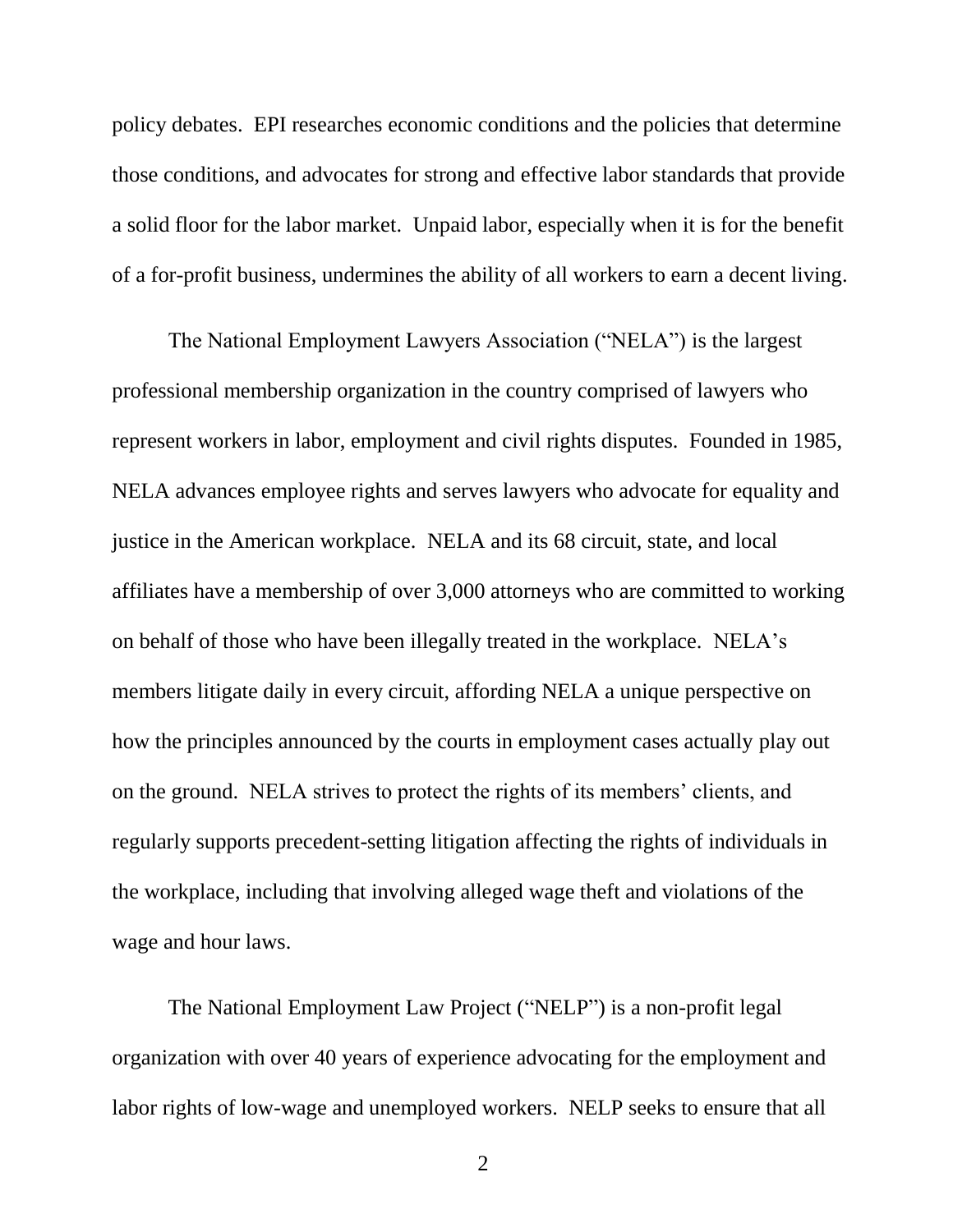employees receive the full protection of labor and employment laws, and that employers are not rewarded for skirting those basic rights. NELP has litigated and participated as *amicus* in numerous cases addressing employee rights under the FLSA. In NELP's experience, an expansive reading of the term "employee" under the FLSA, consistent with that statute's remedial purpose, is crucial in ensuring that low-wage workers in particular are paid fully for their labor.

The Writers Guild of America, East, AFL-CIO, ("WGAE") is a labor union founded in 1912 and based in New York City, representing thousands of writers in motion pictures, television, digital media, and broadcast news. The WGAE seeks to promote, protect, and maintain important artistic and professional principles for its members. The WGAE has a long history of confronting unfair practices that occur in the entertainment industry to protect the rights of its members, including unpaid work. A decision against the workers in this case would adversely impact the WGAE's members seeking to make a living in the communications industries.

Ross Perlin is an independent writer and a national and international voice on the issue of internships and unpaid labor. Mr. Perlin became an advocate for the rights of interns in 2006 while working as an unpaid intern himself and spending three years researching his book "Intern Nation: How to Earn Nothing and Learn Little in the Brave New Economy," published in 2011. "Intern Nation" was the first full-length study of the internship phenomenon, drawing together all previously

3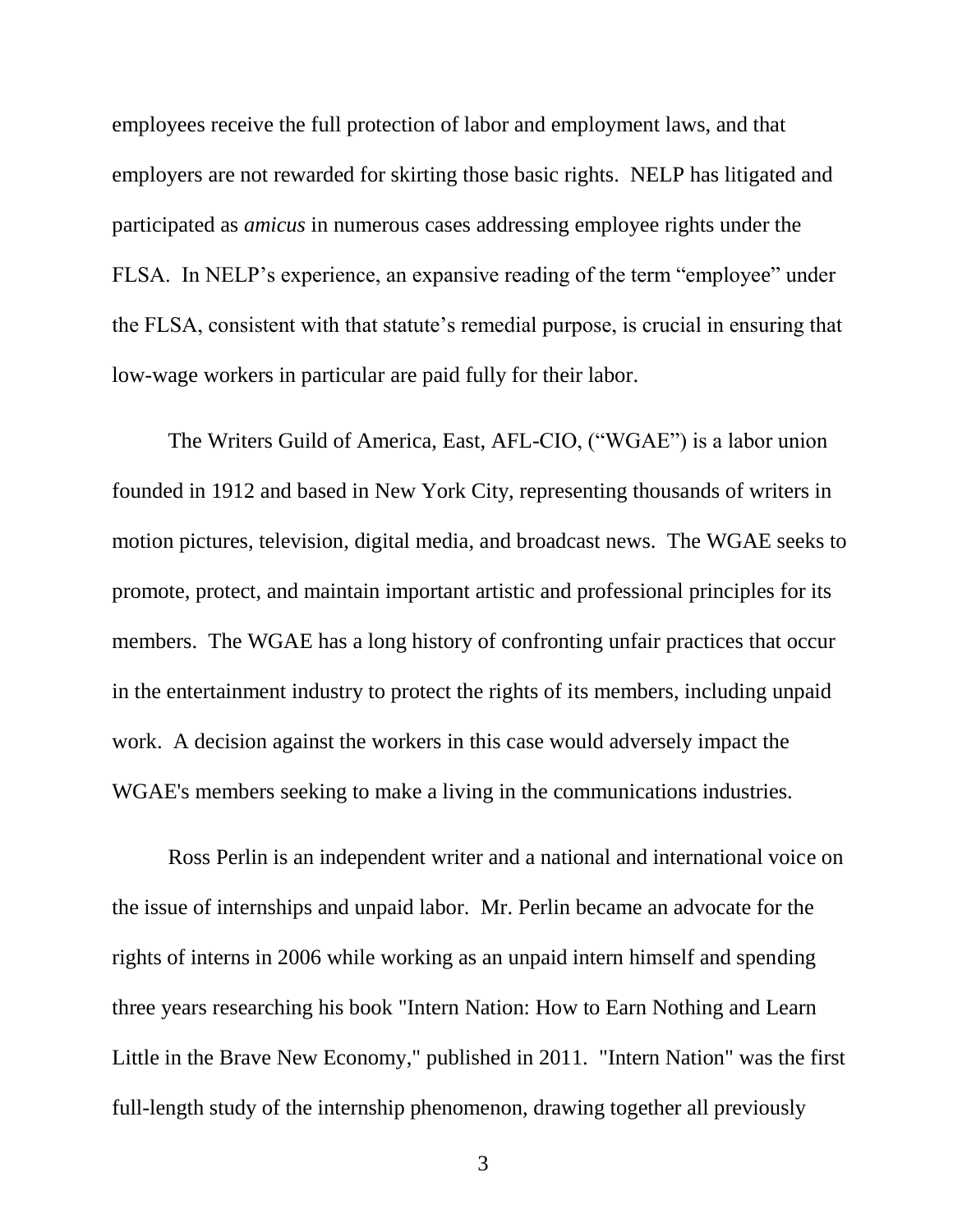available information and supplementing it with hundreds of interviews and, for the first time, a comparative framework that emphasized the broader issues facing young people in today's economy. Mr. Perlin has written on internships for The New York Times, The Washington Post, Time Magazine, and other publications, and he has spoken on the issue in front of student audiences at numerous public and private universities, as well as to employers, school counselors, and activists.

David C. Yamada is a Professor of Law and Director of the New Workplace Institute at the Suffolk University School of Law in Boston, MA. Professor Yamada shares with other parties to this brief a deep concern about the legalities of unpaid internships and the lack of legal protections for those designated as interns by employers. As the author of two law review articles on unpaid internships, Professor Yamada has become closely familiar with the employment law implications of the intern economy. In addition, Professor Yamada has served as a pro bono subject matter expert for reporters writing news articles and investigative studies on unpaid internships.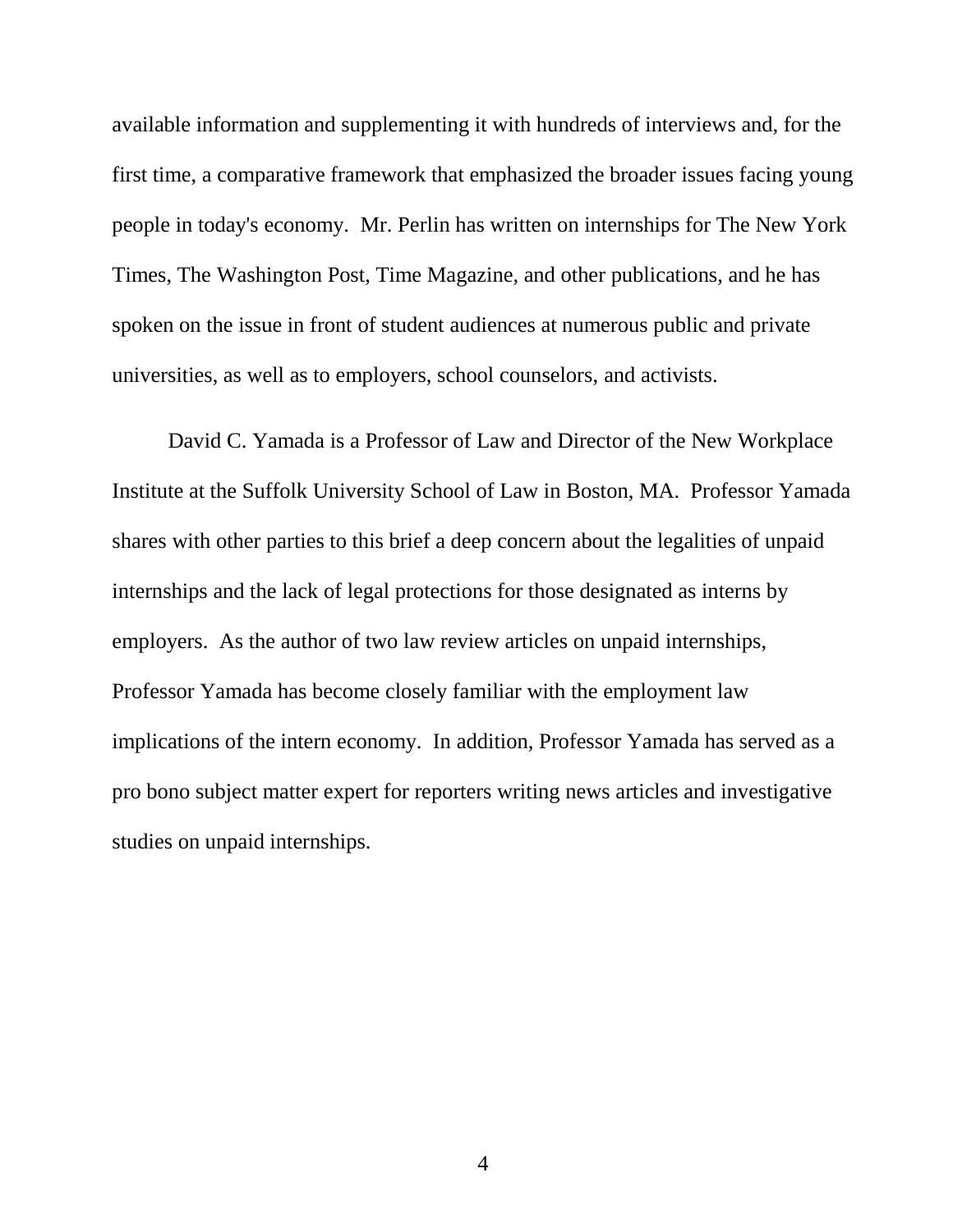#### **SUMMARY OF ARGUMENT**

<span id="page-13-0"></span>The Fair Labor Standards Act ("FLSA" or "the Act") was enacted to create baseline minimal wage and hour standards and was meant to cover most workers.<sup>2</sup> To reach this result, Congress enacted sweeping definitions of employment in the FLSA, which went far beyond the common-law definition. To "employ" a person under the Act "includes to suffer or permit [the person] to work." 29 U.S.C. § 203(g).

Employers' use of labels like "intern" that take workers outside the protections of the Act is on the rise and undercuts the broad remedial nature of the FLSA. Companies' decisions to offer unpaid internships represents a broader trend towards more employer use of more contingent jobs, including requiring employees to sign an "independent contractor" agreement as a condition of getting a job, and the increased use of volunteers who bid on the right to perform work for a firm. The labels or job title given to a worker does not determine whether there is a covered employment relationship, and any unpaid work should be scrutinized carefully by applying the broad definitions in the FLSA.

Although young workers face pressures to take unpaid internships, these positions provide scant leverage for job prospects and earning capacity. Unpaid

 2 29 U.S.C. §§ 201 *et seq*.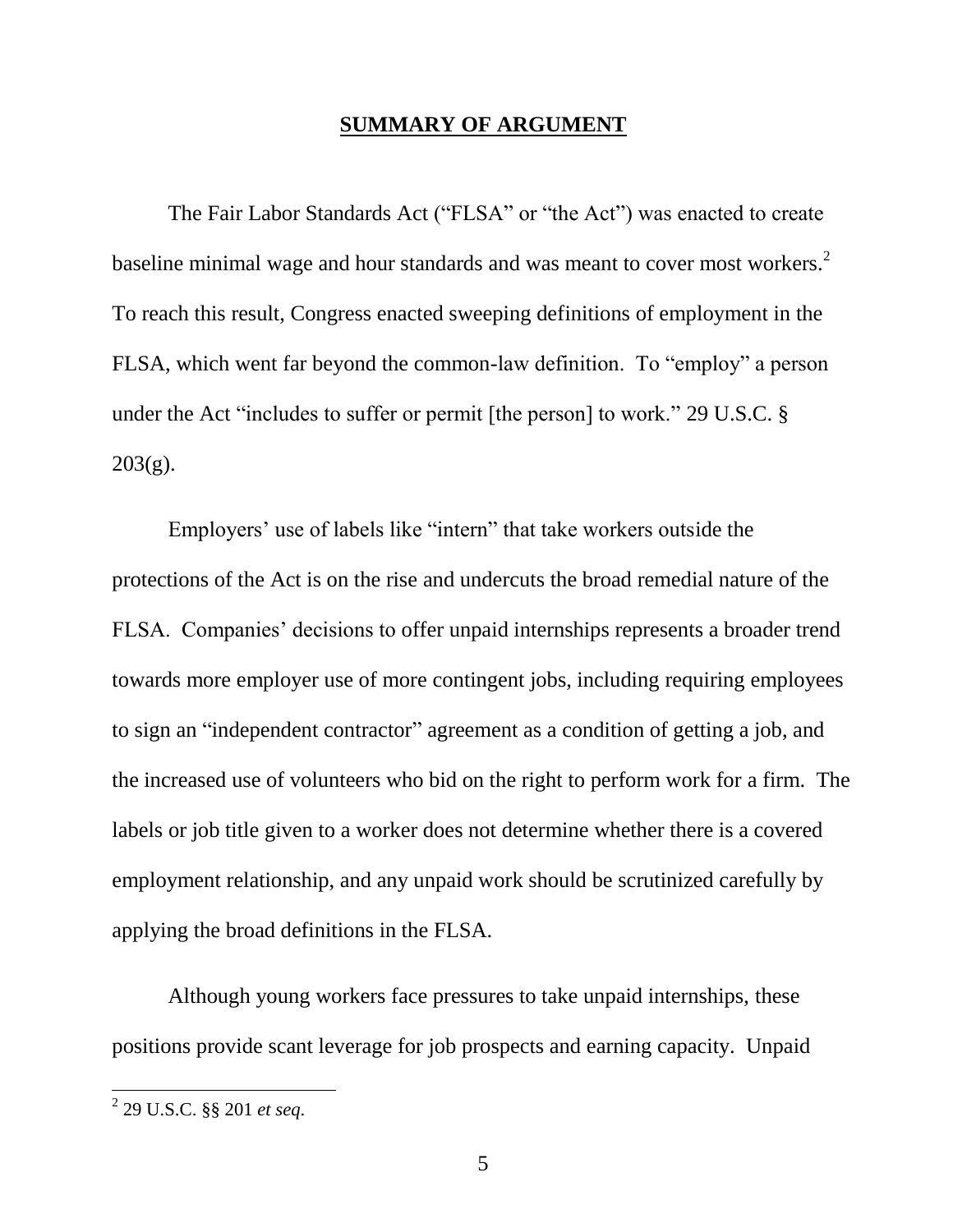internships provide no advantage in terms of full-time job offer rates or starting salary, while paid internships provided a substantial advantage. Unpaid internships also disproportionately and adversely impact students who often pay for academic credits in order to work as unpaid interns. And unpaid internships not only harm the workers who are not paid, but also competing employers who pay their employees, and the economy overall.

#### **ARGUMENT**

## <span id="page-14-1"></span><span id="page-14-0"></span>**I. THE FAIR LABOR STANDARDS ACT IS MEANT TO COVER MOST WORKERS, SO LABELS LIKE UNPAID INTERNSHIPS THAT SKIRT THE ACT SHOULD BE SCRUTINIZED.**

<span id="page-14-2"></span>A. The Fair Labor Standards Act Broadly Covers Almost All Work and Must Be Expansively Construed To Ensure That Workers Are Paid.

Congress declared over 75 years ago that the purpose of the FLSA was to

"correct and as rapidly as practicable  $\lceil \cdot \rceil$  eliminate" detrimental labor conditions.<sup>3</sup>

The FLSA was passed to "lessen, so far as seemed then practicable, the distribution

in commerce of goods produced under subnormal labor conditions,"<sup>4</sup> by "insuring to

all our able-bodied working men and women a fair day's pay for a fair day's work."<sup>5</sup>

 $3$  29 U.S.C. § 202(b).

<sup>4</sup> *Rutherford Food Corp. v. McComb*, 331 U.S. 722, 727 (1947).

<sup>5</sup> *A.H. Phillips, Inc. v. Walling*, 324 U.S. 490, 493 (1945), quoting Message of the President to Congress, May 24, 1934; 29 U.S.C. § 202(a).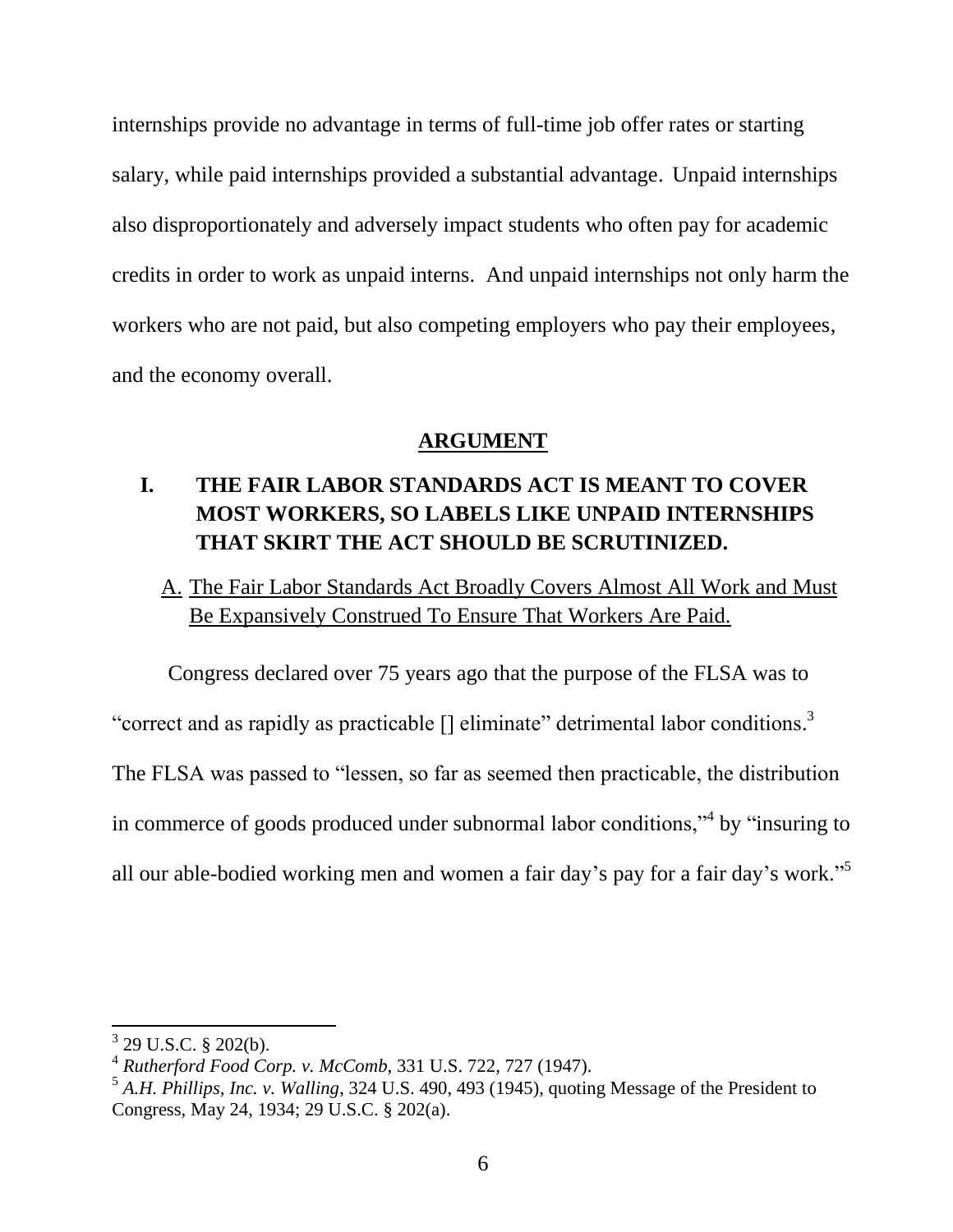In light of the FLSA's remedial purpose, Congress adopted an exceptionally broad definition of "employ" to include "to suffer or permit to work," which "stretches the meaning of 'employee'"<sup>7</sup> to include work relationships that were not within the traditional common-law definition of "employee."<sup>8</sup> It is "the broadest definition [of employ] that has ever been included in any one act."<sup>9</sup>

Despite these purposes and statutory definitions, the Act has been incrementally undermined in recent years as more work is unpaid and labor conditions deteriorate. The growth in jobs with non-employee labels has chipped away at the bedrock of employment rights established by the FLSA, including the rights to minimum wage and overtime.

The label "intern" does not change what otherwise would be considered entrylevel paid employment into legitimately unpaid work; it is the relationship between the worker and the company that matters.<sup>10</sup> If workers are suffered or permitted to work, their employer must pay them. $^{11}$ 

 6 29 U.S.C. § 203(g).

<sup>7</sup> *Nationwide Mut. Ins. Co. v. Darden,* 503 U.S. 318, 326 (1992).

<sup>8</sup> *Rutherford*, 331 U.S. at 729.

<sup>9</sup> *United States v. Rosenwasser*, 323 U.S. 360, 363 n.3 (1945) (quoting the FLSA's principal sponsor, Senator Hugo Black, 81 Cong. Rec. 7657 (1937)).

<sup>&</sup>lt;sup>10</sup> See Goldberg v. Whitaker House Coop., Inc., [366 U.S. 28,](http://www.leagle.com/get_cited/366%20U.S.%2028) 33 (1961) (explaining that "'economic reality' rather than `technical concepts' is . . . the test of employment" under the statute); *see also Herman v. RSR Security Services Ltd.*, [172 F.3d 132,](http://www.leagle.com/get_cited/172%20F.3d%20132) 139 (2d Cir.1999) ("[T]he overarching concern is whether the alleged employer possessed the power to control the workers in question.").

 $11$  29 U.S.C. § 203(g).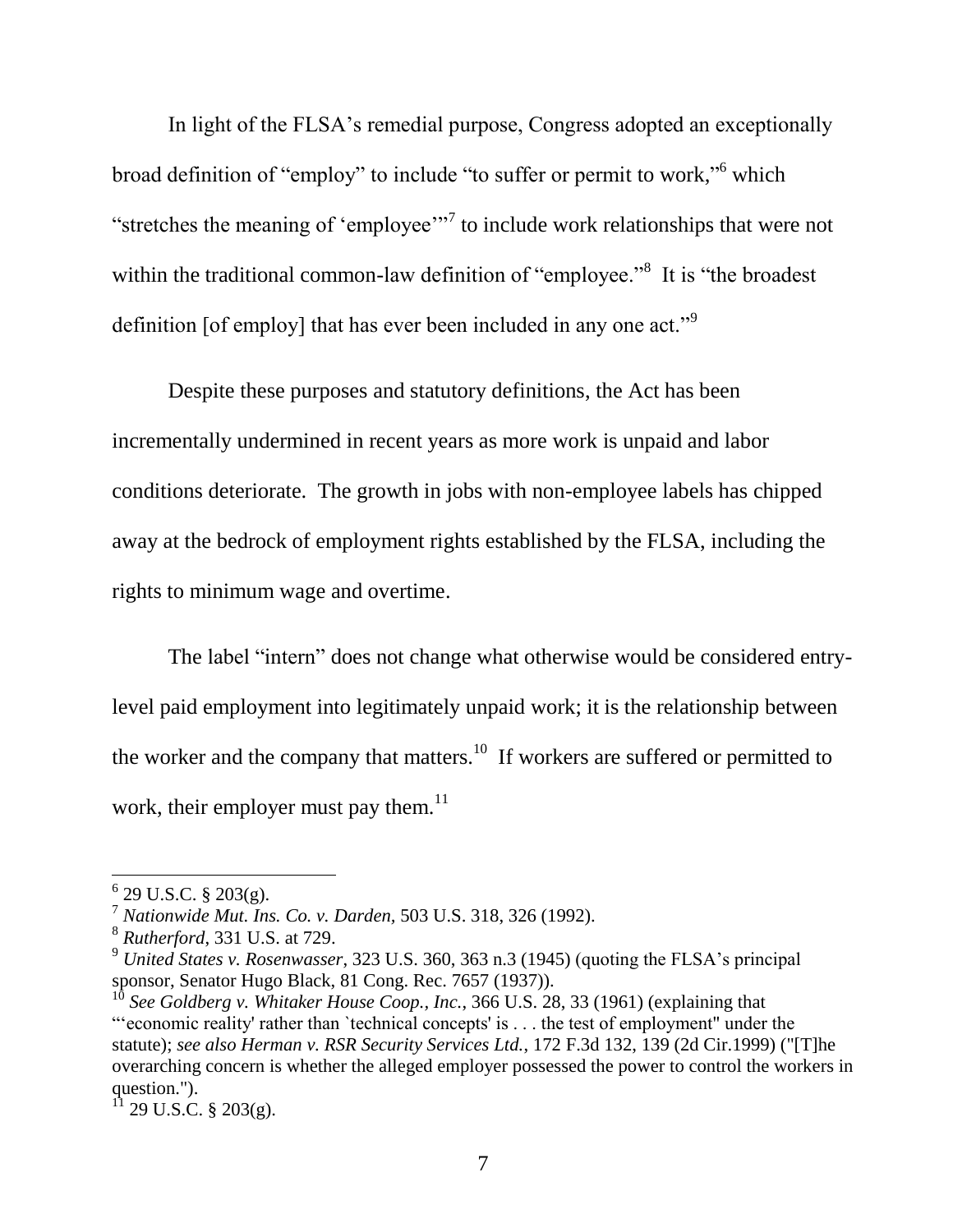This is true even if workers do not think they are covered employees. In *Tony and Susan Alamo Foundation v. Secretary of Labor*, the U.S. Supreme Court highlighted the danger of extending exceptions under the FLSA to workers who say they work "voluntarily."<sup>12</sup> "Employers could use superior bargaining power to coerce employees to claim they were volunteering, or to waive their protections under the Act. Such exceptions to coverage affect many more than those workers directly at issue in this case and exert a general downward pressure on wages in competing businesses."<sup>13</sup>

In applying the statutory definitions in the Act, courts have created an oftenrepeated concept of "economic reality" to determine whether a worker is in an employment relationship covered by the FLSA. "Economic reality" is a direction to fact finders to resist accepting technical concepts, contracts, subjective intent, or labels given by the putative employers to their workers, and instead to look to the objective, economic relationships between the parties.<sup>14</sup> The "economic reality" test is an expansion beyond the common-law employment test, but only when it is applied consistently with the FLSA's broad coverage under "suffer or permit to work."

l

 $12$  471 U.S. 290, 302 (1985).

<sup>&</sup>lt;sup>13</sup> *Id.* (internal citations omitted).

<sup>&</sup>lt;sup>14</sup> Goldberg, 366 U.S. at 33; *Real v. Driscoll Strawberry Associates,* 603 F.2d 748, 755 (9<sup>th</sup> Cir. 1979) ("Economic realities, not contractual labels, determine employment status for the remedial purposes of the FLSA").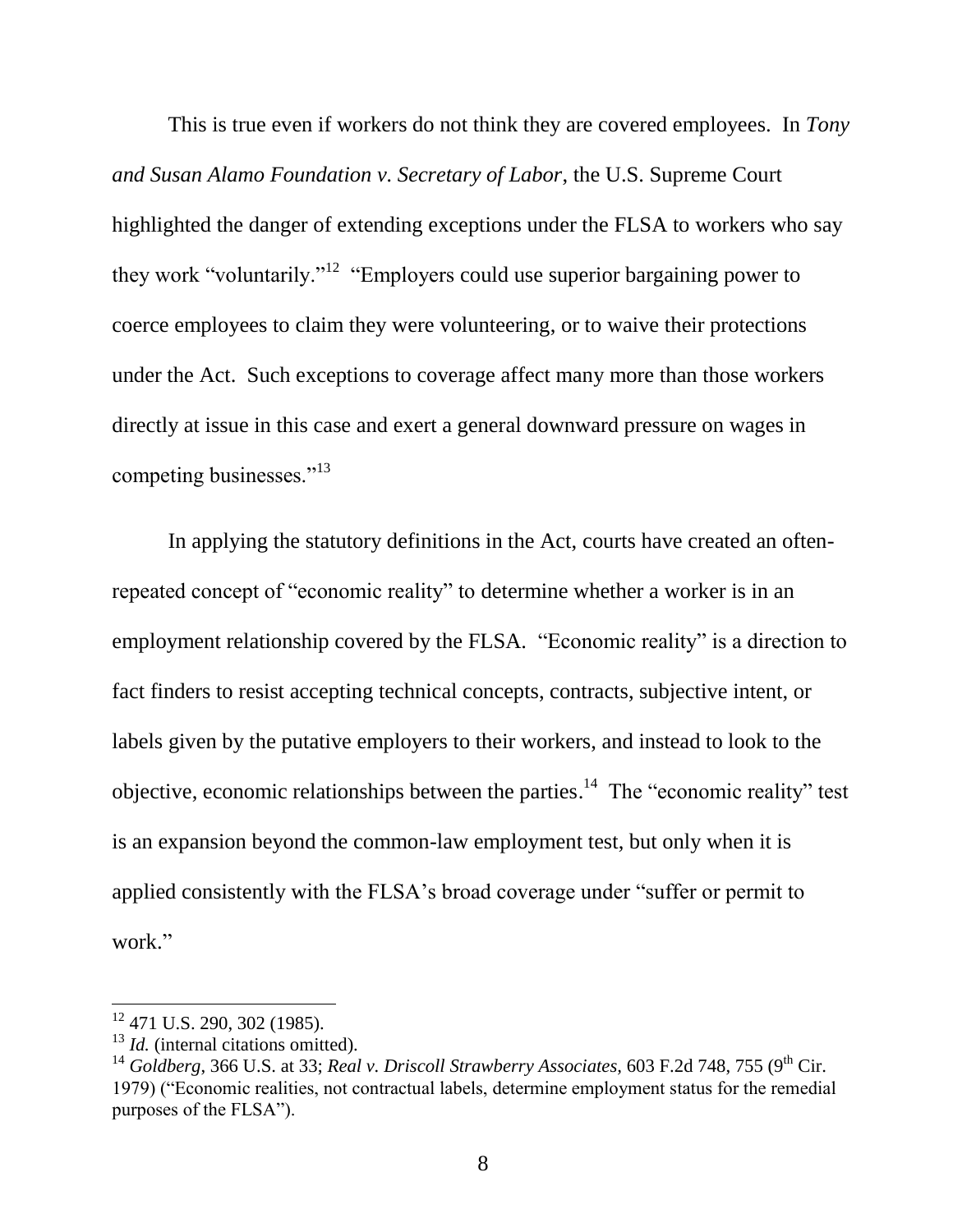Exceptions to the FLSA's broad coverage are discrete and narrow.<sup>15</sup> There is no statutory basis in the FLSA for exempting an "intern" from the Act; the FLSA only recognizes some "trainees" as ineligible for FLSA coverage.<sup>16</sup> Nor can workers enter into agreements purporting to make them non-employees, such as unpaid internships, because they cannot agree to waive their rights to coverage under the Act.<sup>17</sup> The FLSA's broad definitions must be applied rigorously and with an eye to the underlying remedial purposes of the Act.

Proper unpaid internships require an employer to provide an on-going educational experience that is for the benefit of the intern.<sup>18</sup> When employers hire interns to perform work that benefits the company, however, the FLSA requires employers to pay the interns as employees. Reports and anecdotal evidence show that many employers do not meet the criteria required to have unpaid internships.<sup>19</sup>

## <span id="page-17-0"></span>B. Contingent Work Structures that Undermine The Purposes Of The FLSA Are Common And Should Be Viewed With Suspicion.

Unpaid internships are part of a broader trend to skirt the broad definitions of employment in the FLSA. A growing number of employers mischaracterize their

<sup>15</sup> *See Tony and Susan Alamo Found. v. Sec'y of Labor*, 471 U.S. 290, 296 (1985) (Courts have "consistently construed the [FLSA] 'liberally to apply to the furthest reaches consistent with congressional direction."") (quoting *Mitchell v. Lublin, McGaughy & Assoc.*, 358 U.S. 207, 211 (1959)).

<sup>16</sup> *See Walling v. Portland Terminal Co.*, 330 U.S. 148 (1947).

<sup>17</sup> *Brooklyn Savings Bank v. O'Neil*, 324 U.S. 697 (1945).

<sup>18</sup> U.S. DEP'T OF LABOR, *Fact Sheet #71: Internship Programs Under the Fair Labor Standards Act* (2010).

<sup>19</sup> *See infra* IV.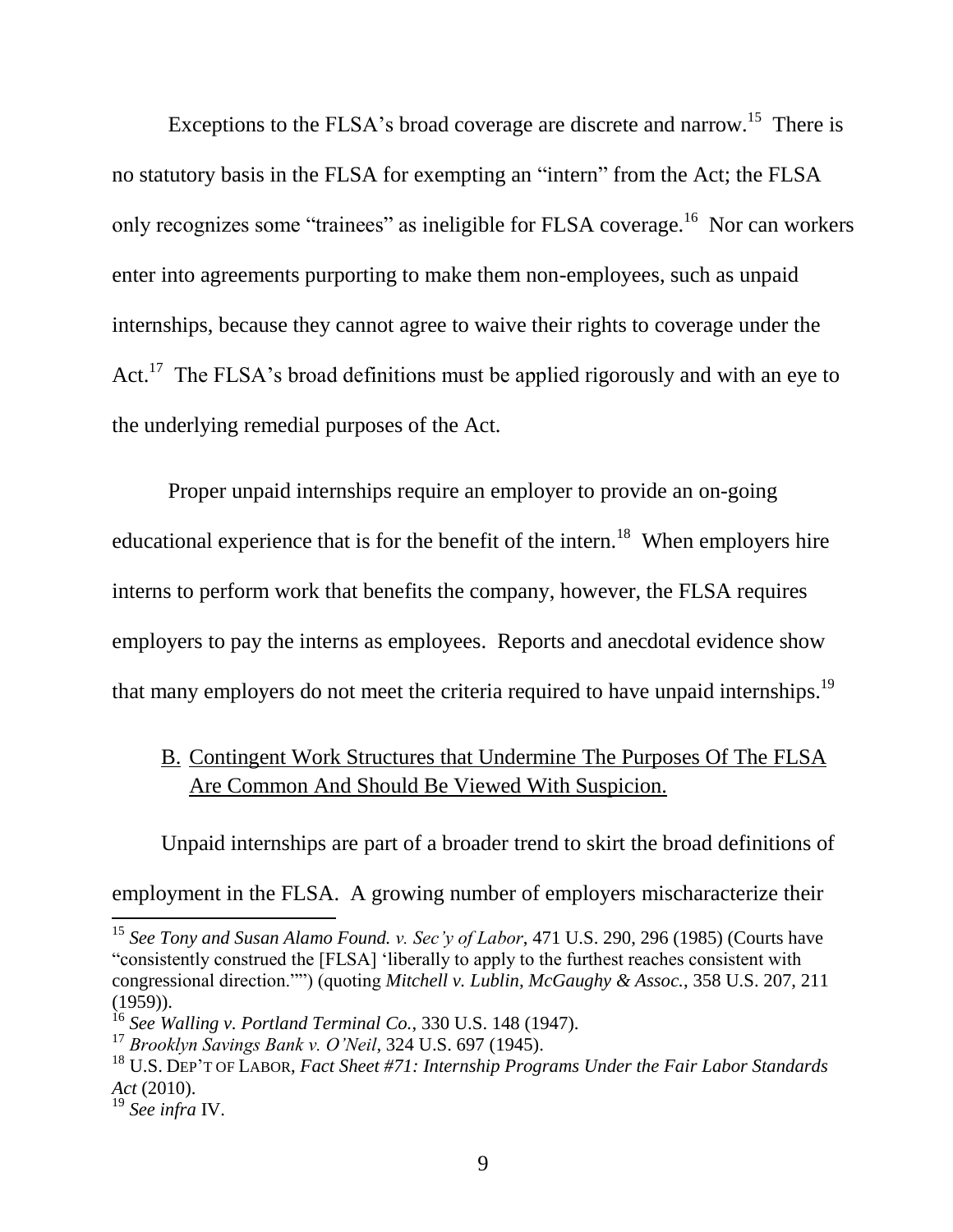workers as non-employees, hurting some of the most vulnerable workers, law abiding employers, and the overall economy. For example, employers (1) misclassify their employees as independent contractors, franchisees, and trainees to place them outside of the protections of labor and employment laws<sup>20</sup>, and (2) engage contingent workers, including temporary and subcontracted workers, sometimes creating confusion as to who is the responsible employer. $^{21}$ 

These practices are contrary to the FLSA's capacious scope and underlying purposes to "eliminate" detrimental labor conditions and to prevent unfair competition.<sup>22</sup> The FLSA was meant to protect workers "from the evil of 'overwork' as well as 'underpay.'"<sup>23</sup> Many of these non-traditional jobs come under the broad FLSA definitions of employment, and when scrutinized do not pass muster. $^{24}$ 

Unfortunately, these trends are on the rise. The most recent Government Accountability Office (GAO) report on employment arrangements states in 2009

<sup>20</sup> *See e.g.* Mitchell Rubinstein, "Employees, Employers, and Quasi-Employers: An Analysis of Employees and Employers Who Operate in the Borderland Between an Employer-and-Employee Relationship, 14 U. Pa. J. of Bus. L. 605 (2012); *Narayan v. EGL, Inc.*, 616 F.3d 895 (9th Cir. 2010).

<sup>21</sup> *Id. See also Carrillo v. Schneider Logistics, Inc.*, 823 F.Supp.2d 1040 (C.D. Cal. 2011), aff'd, 2012 WL 6734672 (9th Cir. 2012 Mem. Disp.); *Reyes v. Remington Hybrid Seed Co.*, 495 F.3d 403, 407 (7th Cir. 2007).

 $22$  29 U.S.C. § 202(b).

<sup>23</sup> *Barrentine v. Arkansas Best Freight System, Inc.*, 450 U.S. 728, 739 (1981).

 $24$  See infra footnotes 20, 21.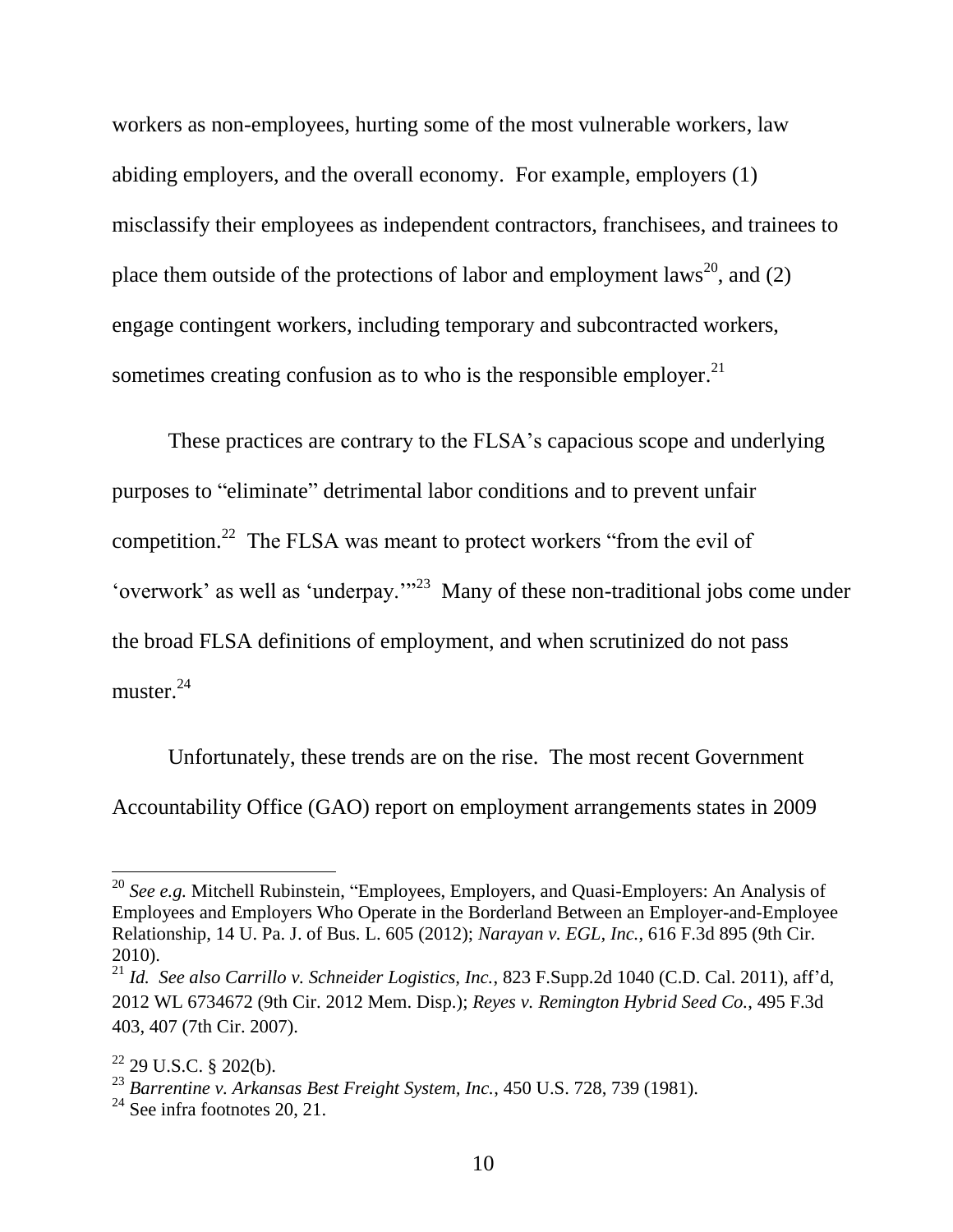that "[t]he national extent of employee misclassification is unknown; however, earlier and more recent, though not as comprehensive studies suggest that it could be a significant problem with adverse consequences."<sup>25</sup> A 2000 GAO report estimated that almost 30 percent of the workforce in the U.S. was contingent.<sup>26</sup> The report noted that most of these workers were more likely than traditional full-time employees to have low family incomes and many had incomes below the federal poverty threshold.<sup>27</sup>

Many states have studied the problem and find high rates of misclassification,

especially in construction, where as many as 47% of employers were found to have

misclassified their employees.<sup>28</sup> Most of these studies do not capture the so-called

"underground economy," where workers are paid off-the-books, sometimes in

<sup>26</sup> U.S. GOV'T ACCOUNTABILITY OFFICE, HEHS-00-76, *Contingent Workers: Incomes and Benefits Lag Behind Those of Rest of Workforce* 4 (June 2000), *available at* http://www.gao.gov/assets/240/230443.pdf.

 $\overline{\phantom{a}}$ <sup>25</sup> *See* U.S. GOV'T ACCOUNTABILITY OFFICE, GAO-06-656, *Employment Arrangements: Improved Outreach Could Help Ensure Proper Worker Classification* 43 (July 2006).

 $^{27}$   $\dot{I}$ *d*.

<sup>28</sup> *See* FISCAL POLICY INSTITUTE, NEW YORK STATE WORKERS COMPENSATION: HOW BIG IS THE SHORTFALL? (Jan. 2007); MICHAEL KELSAY, JAMES STURGEON, & KELLY PINKHAM, THE ECONOMIC COSTS OF EMPLOYEE MISCLASSIFICATION IN THE STATE OF ILLINOIS (Dept. of Econ., Univ. of Mo. Kan. City, Dec. 2006); MICHAEL P. KELSAY & JAMES I. STURGEON, THE ECONOMIC COSTS OF EMPLOYEE MISCLASSIFICATION IN THE STATE OF INDIANA (Dept. of Econ., Univ. of Mo.- Kan. City, 2010); PETER FISHER ET AL, NONSTANDARD JOBS, SUBSTANDARD BENEFITS (Iowa Policy Project, July 2005); FRANCOIS CARRÉ & J.W. MCCORMACK, THE SOCIAL AND ECONOMIC COST OF EMPLOYEE MISCLASSIFICATION IN CONSTRUCTION (Labor and Worklife Program, Harvard Law School and Harvard School of Public Health, Dec. 2004); STATE OF N.J., COMM'N OF INVESTIGATION, CONTRACT LABOR: THE MAKING OF AN UNDERGROUND ECONOMY (Sept. 1997); WILLIAM CANAK & RANDALL ADAMS, MISCLASSIFIED CONSTRUCTION EMPLOYEES IN TENNESSEE (2010).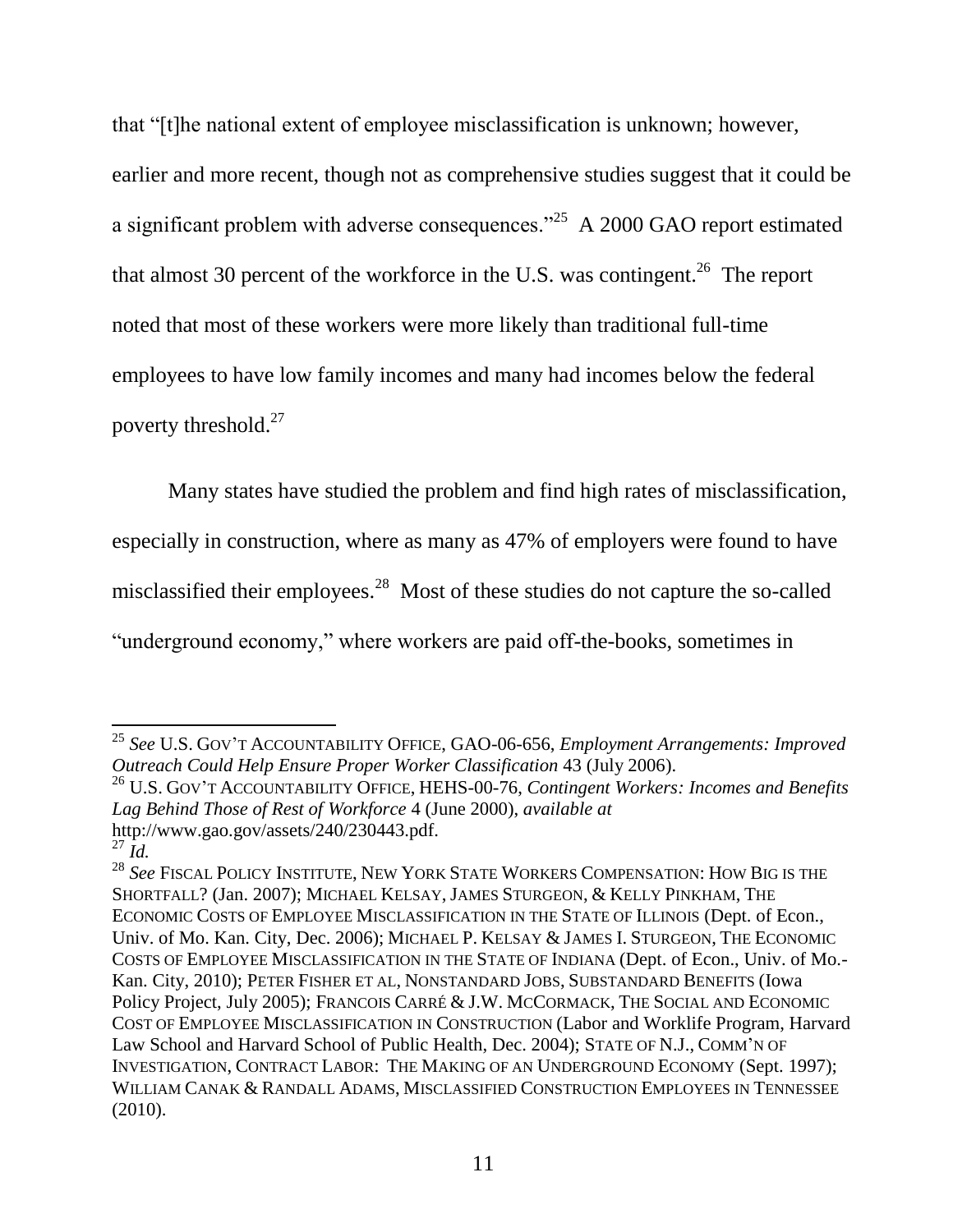cash.<sup>29</sup> These workers are *de facto* misclassified independent contractors, because the employers do not withhold and report taxes or comply with other basic workplace rules. Many of these jobs are filled by immigrant and lower-wage workers.<sup>30</sup>

## <span id="page-20-0"></span>**II. UNPAID INTERNS SHOULD BE COVERED UNDER THE FLSA BECAUSE THEY ARE A GROWING WORKFORCE IN FOR-PROFIT FIRMS.**

Internships as a whole are on the rise in the United States. Though precise figures are unavailable, conservative estimates show that between 1 to 2 million workers participate in internships each year in the U.S. $^{31}$  Between 1981 and 1991, the proportion of college graduates who engaged in paid and unpaid internships increased from one in thirty-six to one in three.<sup>32</sup> Today, there are estimates that half of graduating college students have interned,<sup>33</sup> and more than half of those were not

 $\overline{a}$ 

http://www.law.harvard.edu/programs/lwp/Maine%20Misclassification%20Maine.pdf. <sup>31</sup> ROSS PERLIN, INTERN NATION: HOW TO EARN NOTHING AND LEARN LITTLE IN THE BRAVE NEW ECONOMY, 27 (Verso ed., 1st ed. 2011).

 $29$  Bear Stearns in 2005 estimated that the U.S. is losing \$35 billion annually due to off-the-books employment. Robert Justich and Betty Ng, *The Underground Labor Force is Rising to the Surface*, BEARNS STEARNS ASSET MGMT 3 (Jan. 3, 2005), *available at http://www.steinreport.com/BearStearnsStudy.pdf*.

 $30$  Francois Carré & J.W. McCormack, The Social and Economic Cost of Employee MISCLASSIFICATION IN CONSTRUCTION 8 (Labor and Worklife Program, Harvard Law School and Harvard School of Public Health, December 2004), *available at*

<sup>32</sup> Dawn Gilbertson, *EARNING IT; Glamorous Internships With a Catch: There's No Pay*, N.Y. TIMES, Oct. 19, 1997, *available at* http://www.nytimes.com/1997/10/19/business/earning-itglamorous-internships-with-a-catch-there-s-no-pay.html?emc=eta1.

<sup>33</sup> Steven Greenhouse, *Looking for Experience, Providing Free Labor*, N.Y. TIMES, Apr. 2, 2010, *available at* http://www.nytimes.com/2010/04/03/business/03intern.html?pagewanted=all.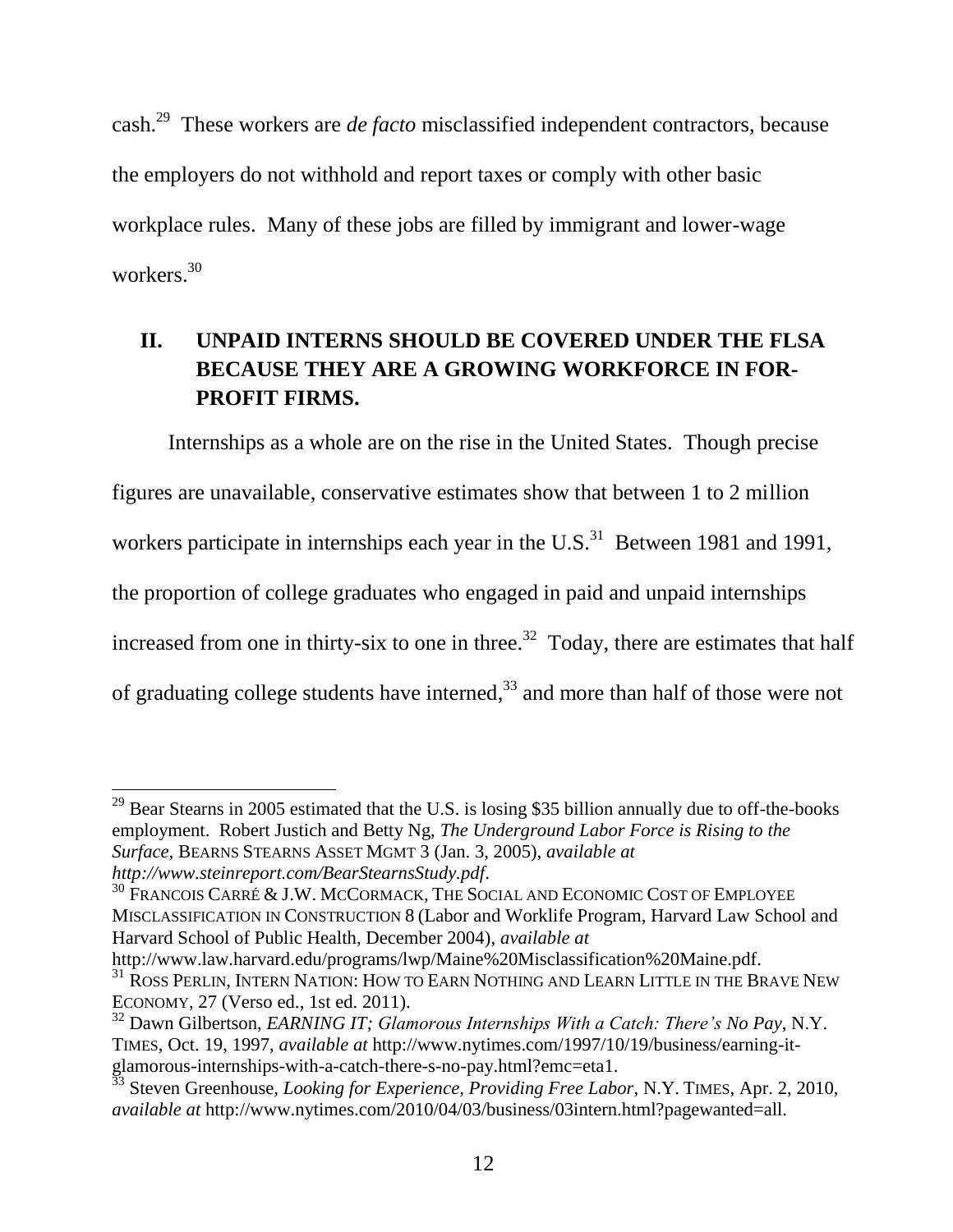paid for their internship work.<sup>34</sup> Other sources estimate that upwards of 500,000 college students are working without pay at any given time.<sup>35</sup> These positions are often outside of FLSA coverage, leaving millions of workers without workplace protections.

In today's weak economy, it is easy for employers to take advantage of unemployed, vulnerable workers by offering unpaid internships.<sup>36</sup> Some employers tout the purported prestige of an unpaid internship to hire recent college graduates, and workers accept these positions, hoping that it will lead to a paid job.<sup>37</sup> Mark Cuban, the billionaire investor, justified using unpaid interns because "[o]ne silver lining of a 'great recession' that we are now in is that there are a lot of incredibly talented people without jobs, or who have lost their jobs."<sup>38</sup> Employers also turn to unemployed adult professionals for free work. Anecdotal stories show that companies are taking advantage of mid-career professionals who have lost their jobs

 $^{34}$  Intern Bridge, 2012 National Internship Salary Survey Results to be Released, Feb. 07, 2013 *available at* http://www.prweb.com/releases/internbridge/02/prweb10400332.htm (finding that 51.3 % of students are not paid for their internship); *see* Gilbertson *supra* note 32 ("Internship experts estimate that 50 to 60 percent of all student internships are unpaid."). <sup>35</sup> Ross Eisenbrey, *Hillary Clinton Speaks Out for Young Workers*, THE ECONOMIC POLICY INSTITUTE, March 7, 2014, *available at* http://www.epi.org/blog/hillary-clinton-speaks-youngworkers/.

<sup>&</sup>lt;sup>36</sup> Former Secretary of State Hillary Clinton, Address at the Univ. of Cal., Los Angeles (March 5, 2014).

<sup>37</sup> *See* Farah Stockman, *In Tight Market, Interns Struggle to Keep Free Work*, BOSTON GLOBE, Aug. 3, 2003, at B1 (quoting Andrew Sum, director of Northeastern University's Center for Labor Market Studies, as noting that "[w]hen the labor market was good, employers just couldn't get anybody to take unpaid internships. . . .When things are bad, employers say 'Well, maybe we don't have to pay,' and the kid says 'What am I giving up? I don't have a job [anyway]"'). <sup>38</sup> PERLIN, s*upra* note 31, at 123.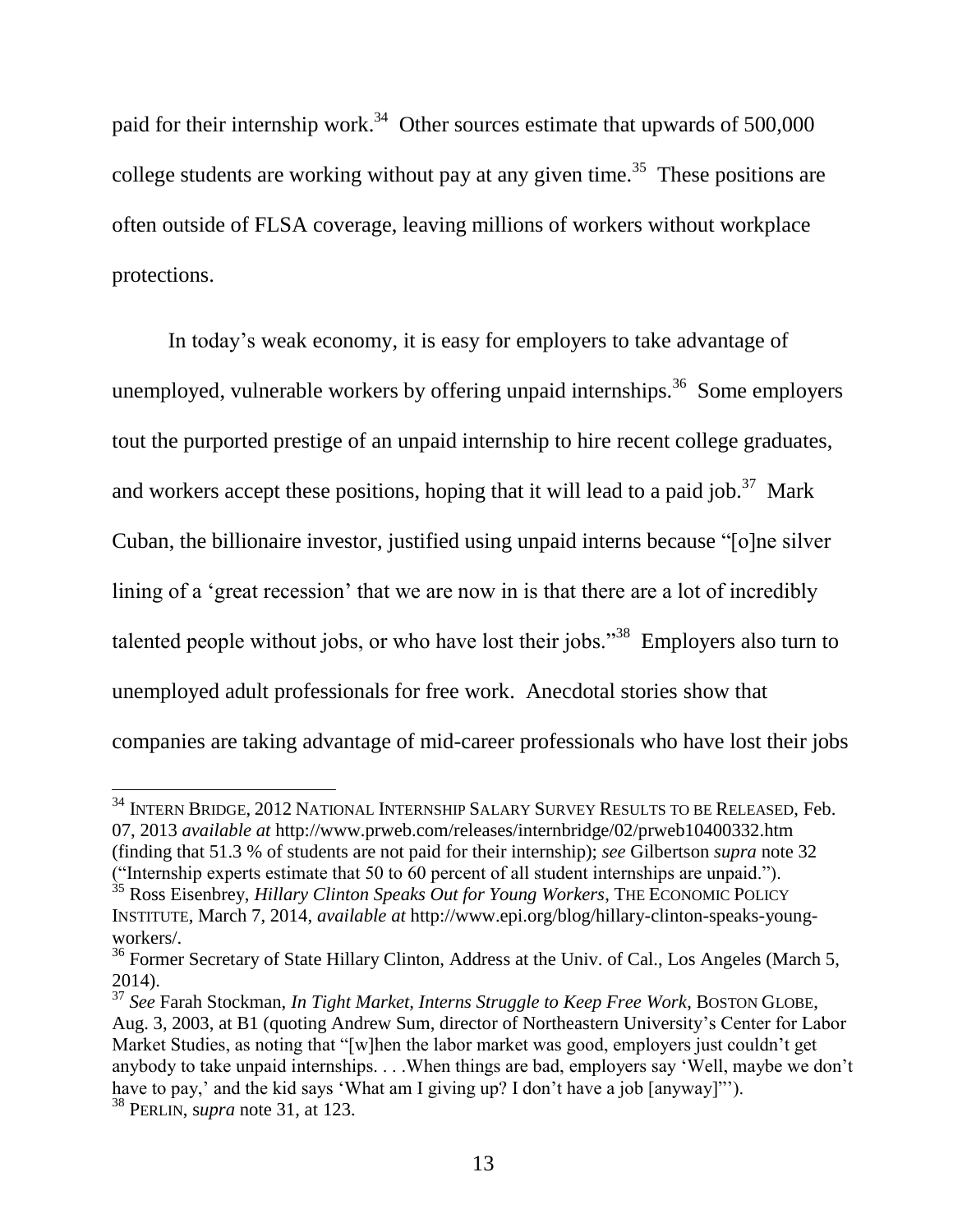by hiring them as unpaid interns, luring them with a promise of a job even while they continue to receive unemployment benefits.<sup>39</sup>

As a result, employers have cut the number of paid opportunities and have increasingly hired unpaid interns.<sup>40</sup> Many employers view unpaid internships as a means to reduce labor costs, if not avoid them altogether.<sup>41</sup> Especially since the economic downturn in 2008, employers daily post ads for unpaid internships on Craigslist, Monster.com, and countless job boards, describing work intended for qualified individuals, offering no pay and little-to-no training.<sup>42</sup> The website CollegeRecruiter.com reported in 2009 that compared to a year earlier, the majority of its posted internships appeared to be unpaid.<sup>43</sup> Another popular website, Internship.com, also reported a few years ago that unpaid internships continued to grow at the expense of paid opportunities.<sup>44</sup>

The increase in unpaid internships during this last economic downturn is part of a longer term trend, decades in the making, showing a growth of for-profit

l

<sup>39</sup> Laura Casey, *Midcareer job seekers turn to internships, volunteer positions*, CHICAGO TRIBUNE, Oct. 24, 2011, *available at* http://articles.chicagotribune.com/2011-10-24/business/ct-biz-1024 midcareer-interns-20111024\_1\_internships-career-change-midcareer-professionals; Sheryl Rich-Kern, *N.H. To The Unemployed: Try An Unpaid Internship*, NATIONAL PUBLIC RADIO, *available at* http://www.npr.org/2012/05/01/150906124/n-h-to-the-unemployed-try-an-unpaid-internship. <sup>40</sup> PERLIN, *supra* note 31, at 28.

<sup>41</sup> *See* Joan E. Rigdon, *Workplace: For Companies Facing Rough Sailing, Students Interns Provide Cheap Labor*, WALL ST. J., Apr. 25, 1991, at B1.

<sup>42</sup> PERLIN, *supra* note 31, at 62.

<sup>43</sup> *Id.* at 139.

<sup>44</sup> *Id.* at 28.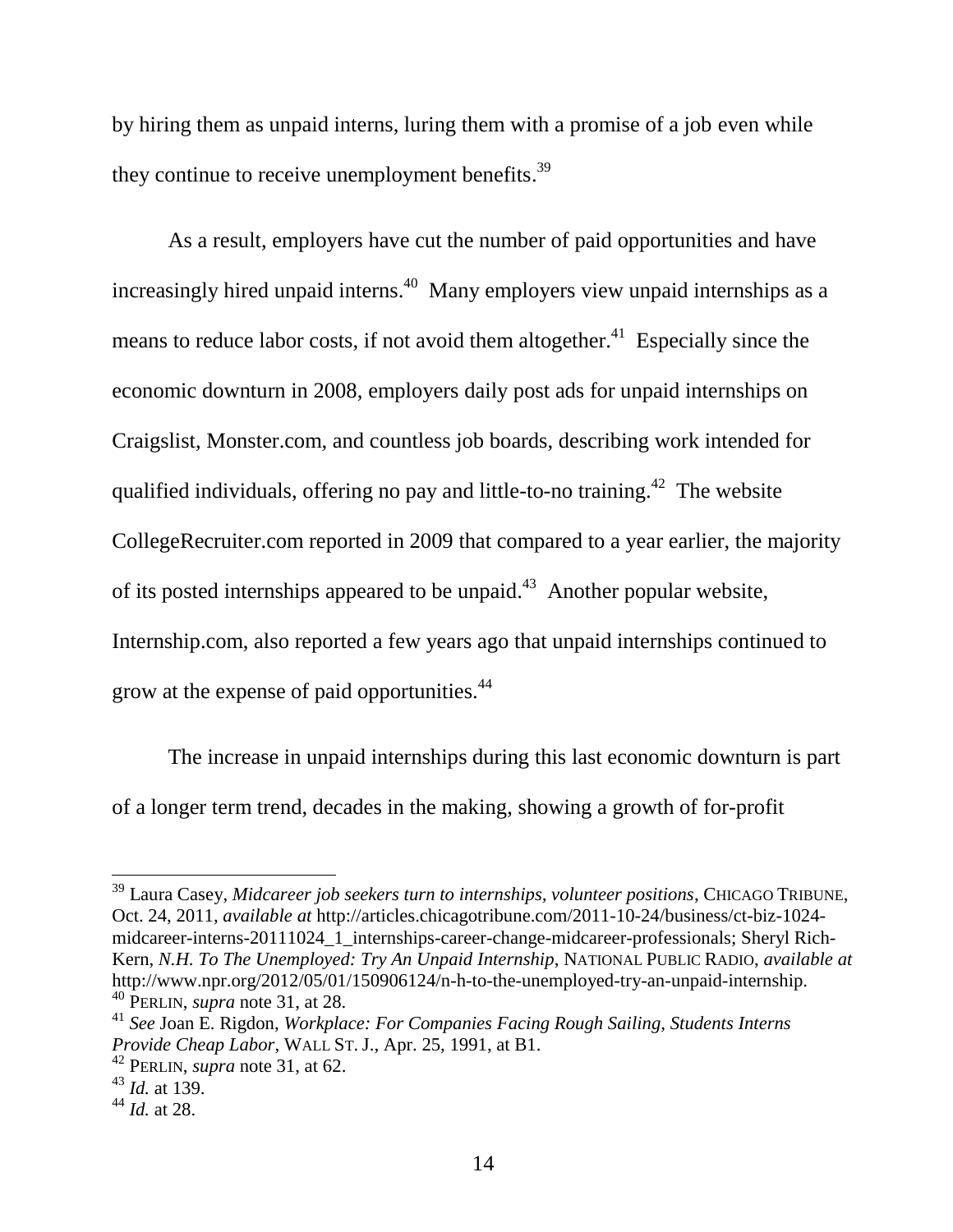employers' use of unpaid internships. Beginning in the 1970s, scholars began to notice that "[u]npaid internships  $\dots$  tended to crowd the paid ones off the road."<sup>45</sup> A study conducted by a University of Missouri professor found that in 1976, 57 percent of television and 81 percent of radio interns received some pay.<sup>46</sup> Almost two decades later, in 1991, there were three to five times as many interns but only 21 percent and 32 percent respectively received pay.<sup>47</sup> Today, only 19 percent of interns in television and radio broadcasting are paid, only 40 percent of interns in arts and entertainment are paid, and only 41 percent of interns in journalism are paid.<sup>48</sup>

This upsurge in unpaid internships in for-profit firms is not limited to the entertainment and communications industry; similar patterns have been noted in a variety of sectors. According to a 2010 report by Intern Bridge, a national college recruiting research firm, compensated internships in some industries were in danger of disappearing altogether: only 11 percent of game design interns were paid; less than 16 percent of interns in law enforcement and security were paid, and only 28 percent of interns in healthcare consulting were paid.<sup>49</sup>

 $\overline{\phantom{a}}$ <sup>45</sup> *Id.*

<sup>46</sup> *Id.*

<sup>47</sup> *Id.*

<sup>48</sup> *Id.*

<sup>49</sup>INTERN BRIDGE, 2010 INTERNSHIP SALARY REPORT 12–13 (2010), *available at http://utsa.edu/careercenter/pdfs/2010%20salary%20report.pdf*.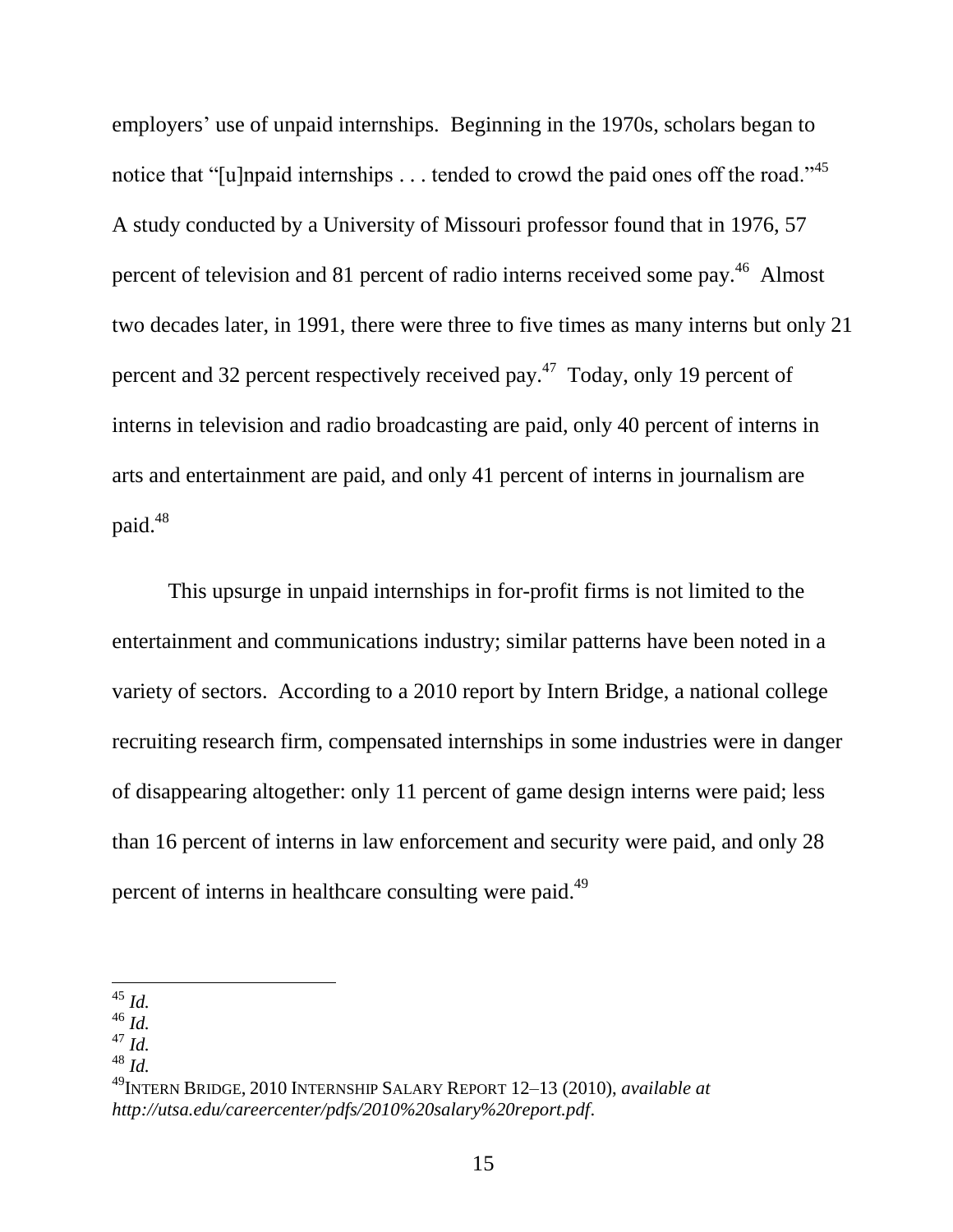## <span id="page-24-0"></span>**III. UNPAID INTERNSHIPS AT FOR-PROFIT FIRMS HURT WORKERS AND THE NATIONAL LABOR MARKET.**

There are countless stories of workers across the United States that accept

unpaid internships at for-profit firms for the experience and allure but are left

struggling, performing menial work for free.

An NYU student was eager to begin a career in animation, and accepted an unpaid internship at a children's film company in Manhattan. She believed she would be exposed to and learn about animation; instead, she was assigned to work in the facilities department, cleaning bathrooms, the kitchen, and the doorknobs each morning to make sure no one caught the H1N1 swine flu.<sup>50</sup>

Outlandish stories like these highlight the extent to which unpaid interns are

exploited as a form of free labor. A more common experience helps illustrate how

these arrangements are unfair and illegal, as workers are tasked with doing work that

the employer would otherwise hire paid employees to do and who would otherwise

be covered under the FLSA.

 $\overline{\phantom{a}}$ 

Alex Footman majored in film studies and took an unpaid position on the movie "Black Swan" in New York from October 2009 to February 2010, hoping it would lead to paid employment in the film production industry. Mr. Footman did not receive any training or educational instruction. His responsibilities included ensuring that the coffee pot was full, answering and transferring phone calls, watermarking scripts, making deliveries to and from the

<sup>50</sup> Greenhouse, *supra* note 33; *Questioning the Ethics of Unpaid Internships*, NATIONAL PUBLIC RADIO (July 13, 2010), http://www.npr.org/templates/story/story.php?storyId=128490886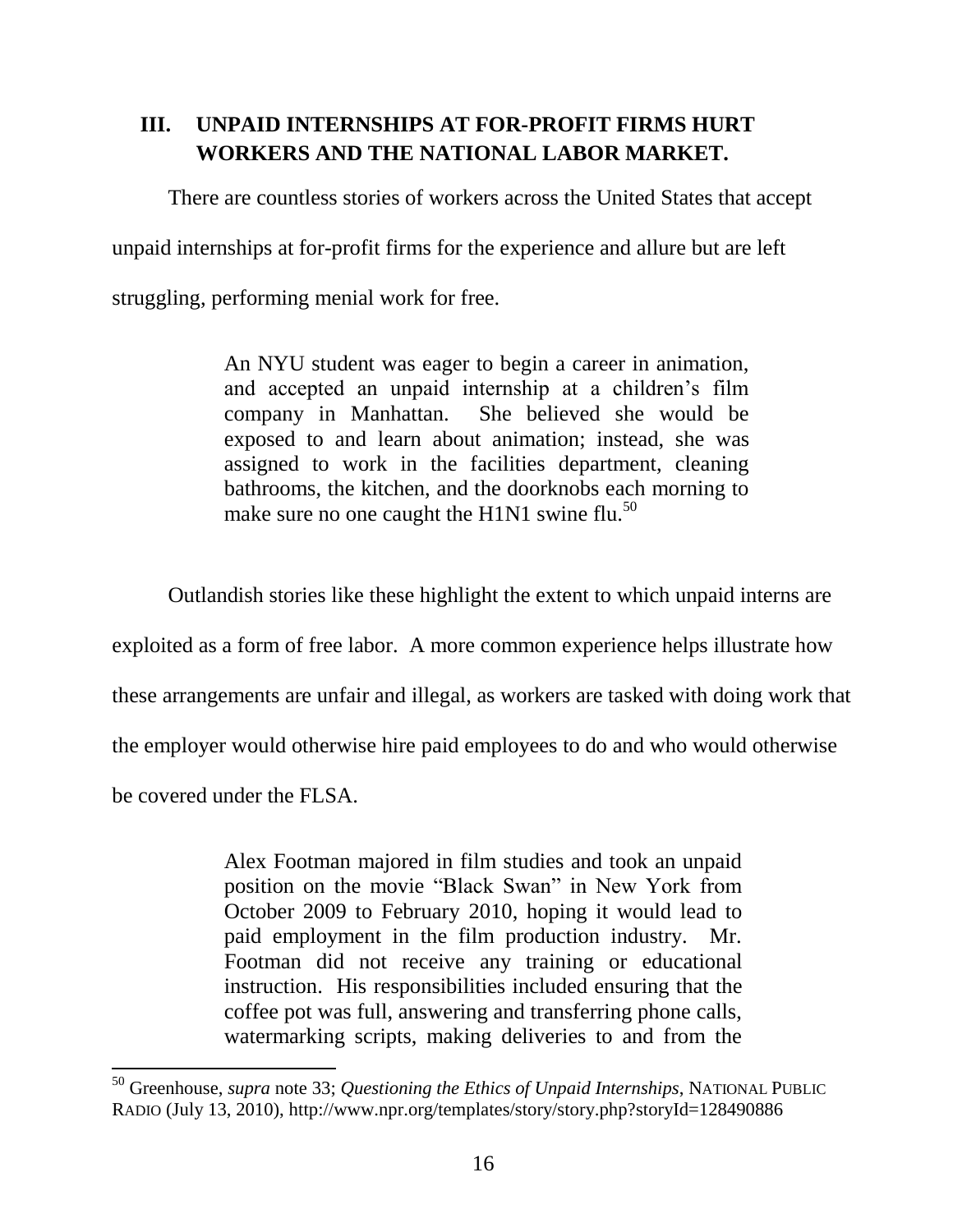production set, rental houses, and payroll services—similar work to that performed by the office's *paid* Production Assistant.<sup>51</sup>

*Hearst* plaintiff Diana Wang began her seventh unpaid internship at *Harper's Bazaar* from August 2011 to December 2011, hoping this unpaid internship would land her a paid position. Ms. Wang's duties included tracking down clothing and accessories for magazine photo shoots and supervising six to eight other interns, sending them on 30 to 40 errands a day, and helping them file expense reports. She also served as a contact between editors and public relations. These are tasks that would have been performed by paid employees, freelancers, or couriers, if Ms. Wang did not work for free. Ms. Wang did not receive any training—instead, she learned to perform her duties from the intern she replaced.<sup>52</sup>

## <span id="page-25-0"></span>A. Unpaid Internships at For-Profit Firms Have a Negative Effect on the Labor Market.

As our economy faces chronic long-term and record-high youth

unemployment, employers since the economic downturn in 2008 have continued to

eliminate staff and replace them with unpaid labor.<sup>53</sup> Employers feel emboldened to

hire free 'interns' instead of hiring entry-level employees or paid temporary workers

l

<sup>53</sup> Heidi Shierholz, *Six Years From Its Beginning, the Great Recession's Shadow Looms Over the Labor Market*, THE ECONOMIC POLICY INSTITUTE, Jan. 9, 2014, *available at* http://www.epi.org/publication/years-beginning-great-recessions-shadow/; U.S. DEP'T OF LABOR, BUREAU OF LABOR STATISTICS, USDL-14-0354, The Employment Situation — February 2014 2 (2014) (reporting that the number of long-term unemployed grew by over 200,000 in February 2014, accounting for 37 percent of the unemployed), *available at* http://www.bls.gov/news.release/pdf/empsit.pdf.

<sup>51</sup> Plaintiff's Motion for Partial Summary Judgment at 4, *Glatt v. Fox Searchlight Pictures, Inc.*, No. 11 Civ. 6784 (S.D.N.Y. Feb. 15, 2013).

<sup>52</sup> Plaintiff's Motion for Partial Summary Judgment and Class Certification at 4, *Wang v. The Hearst Corp.*, No. 12 Civ. 0793 (HB) (AJP) (S.D.N.Y. March. 25, 2013).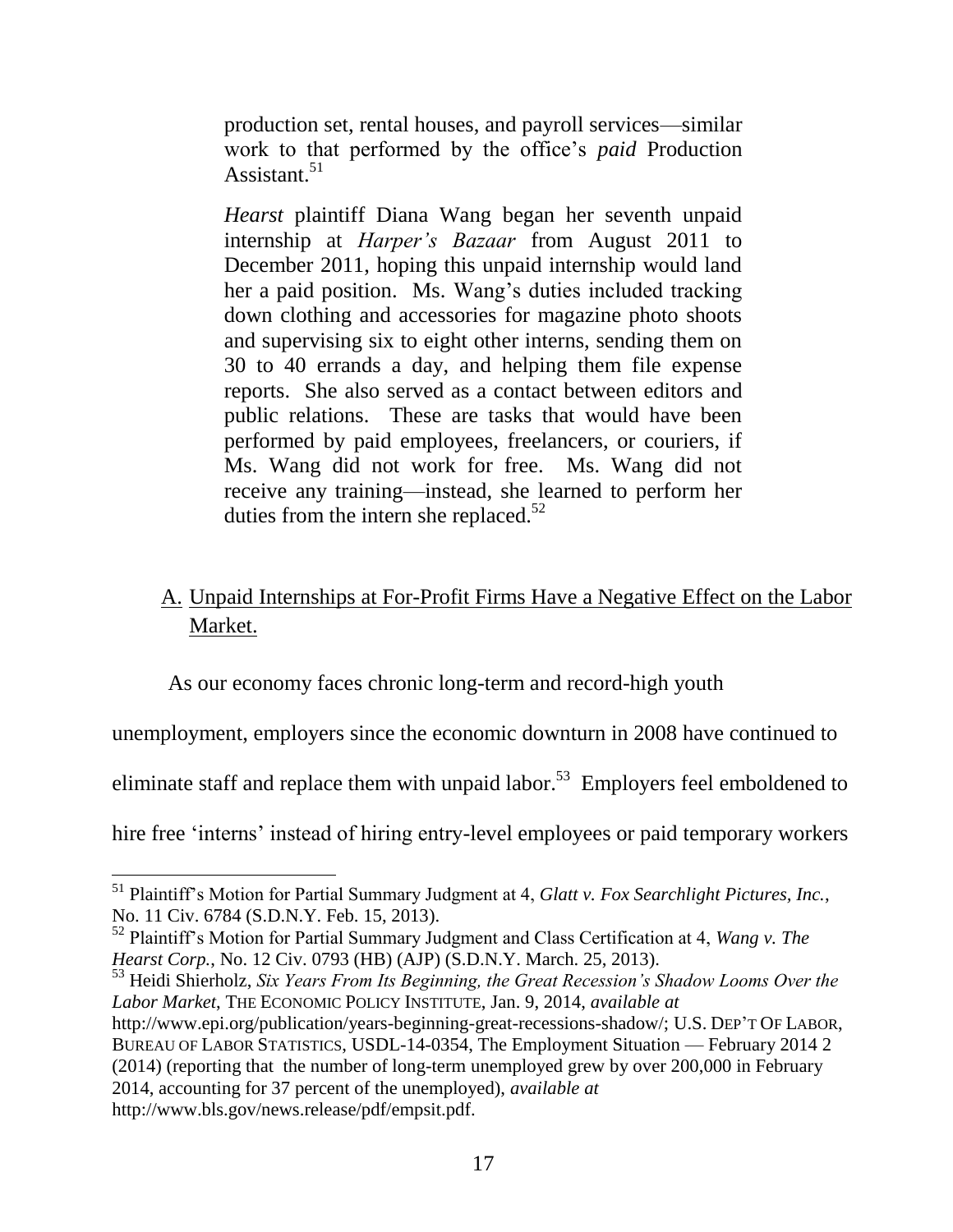because young workers believe, incorrectly in many cases, that internships will help them enter the highly-competitive labor market. Paid workers are thereby being replaced or simply not hired.<sup>54</sup>

Anecdotal evidence and reports show that this dislocation occurs. For example, the publisher of a small respected California newspaper traveled to top journalism schools in the country to recruit graduating journalists to work for free, seeking to replace his staff with full-time, unpaid interns.<sup>55</sup> Fact-checking for magazine publishers used to be a paid, entry-level position. In the last few years, however, magazines like *Outside* have started to offer fact-checker positions as unpaid internships.<sup>56</sup>

There is little economic disincentive for employers to stop unpaid intern programs. Companies save some \$2 billion annually by not paying interns the minimum wage to which they are entitled.<sup>57</sup> Employers, particularly in highly competitive, labor-intensive sectors, may conclude that it pays to violate the FLSA because they gain a competitive advantage over law-abiding employers that pay

<sup>54</sup> Kathryn Ann Edwards & Alexander Hertel-Fernandez, *Not-So-Equal Protection—Reforming the Regulation of Student Internships*, THE ECONOMIC POLICY INSTITUTE, Apr. 9, 2010, *available at*  http://www.epi.org/publication/pm160/.

 $55$  PERLIN, supra note 31, at 62.

<sup>56</sup> *Id.* at 140; *see also* Connie Sung, *Are Unpaid Internships Exploitative*, LOS ANGELES TIMES*,*  Dec. 30, 2000 (reporting the story of a journalism student that worked without pay 25 hours a week as a fact checker at a local magazine), *available at*

http://articles.latimes.com/2000/dec/30/local/me-6350.

 $57$  PERLIN, supra note 31, at 124.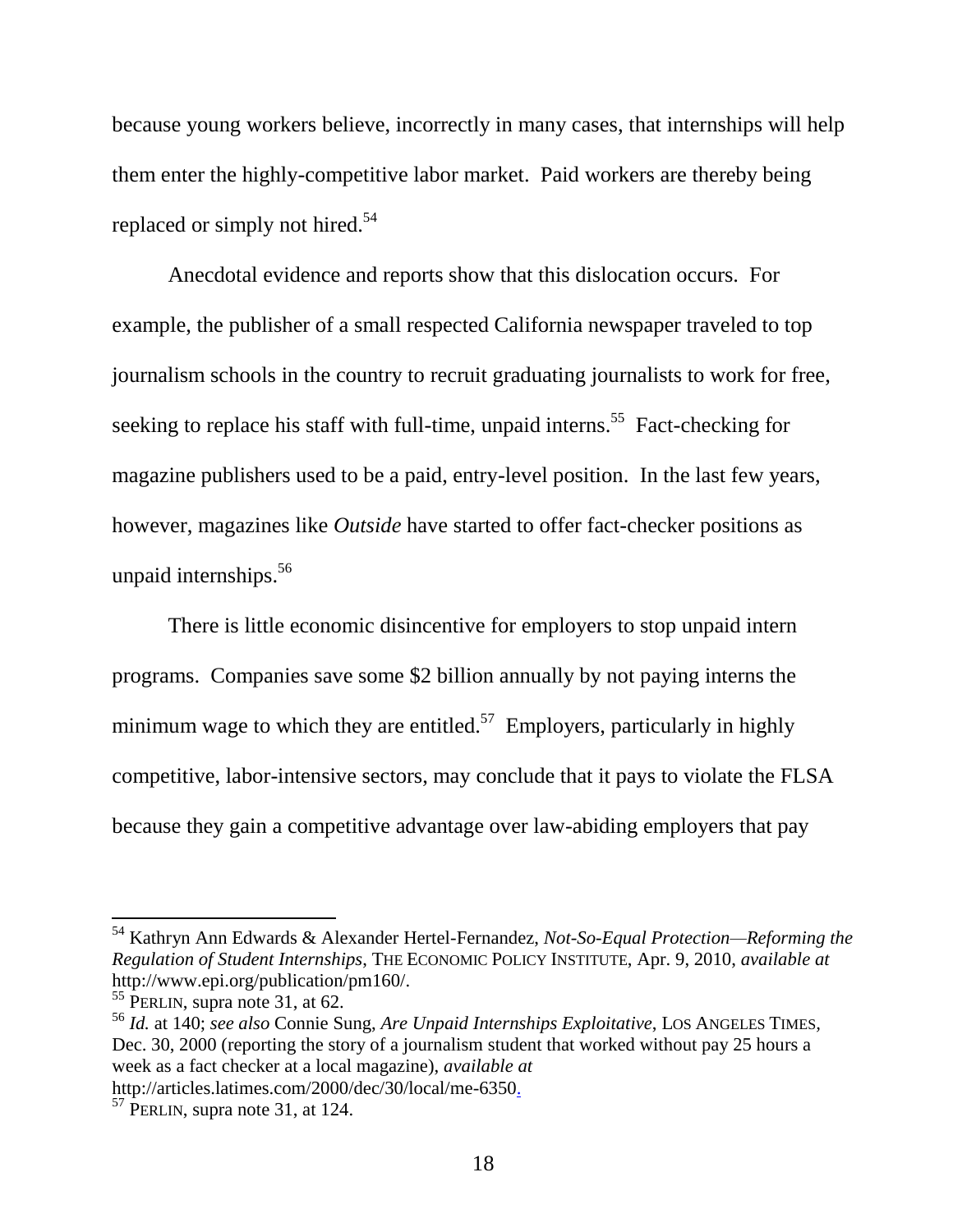minimum wage, overtime, unemployment insurance, workers' compensation, and payroll taxes.

Employers that hire unpaid interns shift the cost of labor onto workers, their families, and state and federal governments. Unpaid interns and their families take the immediate burden, at times needing to take out additional loans, burning through savings, and seeking family support.<sup>58</sup> State and federal governments collect no taxes on uncompensated labor, losing millions of dollars in potential revenue.<sup>59</sup>

#### B. Unpaid Internships Strip Workers of Their Basic Workplace Rights.

<span id="page-27-0"></span>When employers mislabel employees as unpaid interns, workers lose fundamental rights in addition to wage and hour protections, including the right to workers' compensation, unemployment insurance, and anti-discrimination protections that apply to "employees."<sup>60</sup> Some courts have denied unpaid interns

 $\overline{\phantom{a}}$ 

<sup>58</sup> *Id.* at 127.

<sup>59</sup> *Id.* at 27 (Conservative estimates show that 1–2 million individuals engage in unpaid internships each year, which depending on the amount of hours worked, may account for tens of millions dollars of lost payroll taxes, workers' compensation premiums, and unemployment insurance to states and the federal government).

<sup>60</sup> *See generally* David C. Yamada, *The Employment Law Rights of Student Interns*, 35 CONN. L. REV. 215, 238–48 (discrimination law), 251–53 (workers' compensation), and 255–56 (National Labor Relations Act) (2002).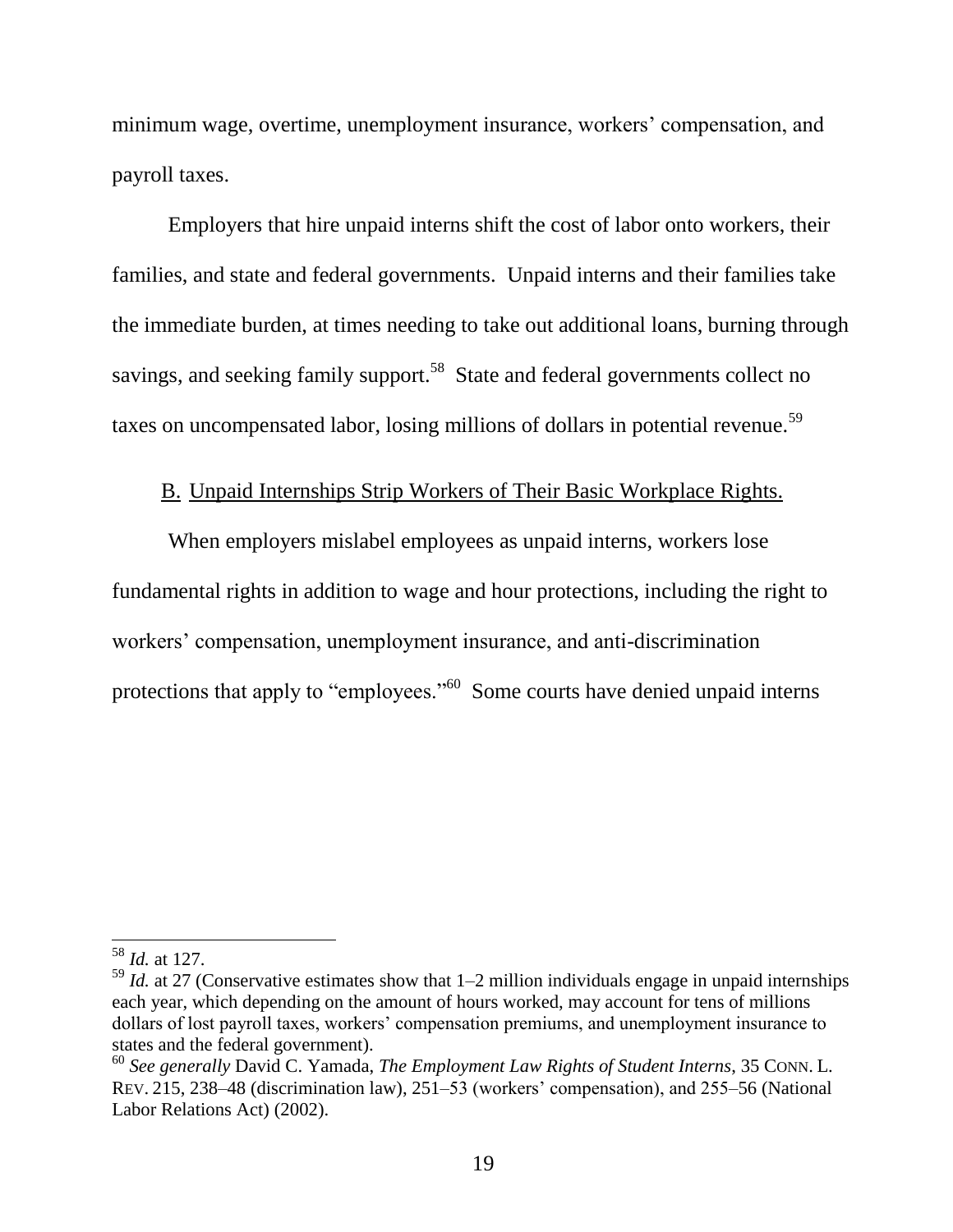these rights, thereby insulating employers from these obligations. <sup>61</sup> States and cities are passing legislation to address unpaid interns' lack of workplace rights. $^{62}$ 

## <span id="page-28-0"></span>**IV. STUDENTS WHO WORK AS UNPAID INTERNS ARE HARMED BECAUSE INTERNSHIPS INCREASE THEIR DEBT LOAD FOR LITTLE VALUE.**

Students who receive academic credit for unpaid internships are often saddled with additional financial burdens, paying substantial tuition to work without pay, for little to no (1) educational value, (2) increased job opportunities, or (3) increased earning capacity. It is common for for-profit employers to require students to get academic credit as a prerequisite for an internship, even though many of these internships provide little or no educational value.<sup>63</sup> Employers require academic credit because they think that it provides a legal basis to skirt legal responsibilities to pay when their internships provide no educational component.<sup>64</sup>

 $62$  Oregon extended protections for unpaid interns against sexual discrimination and retaliation for whistleblowing. H.B. 266, 77th Leg. Assemb., Reg. Sess. (Or. 2013), *available at*  http://gov.oregonlive.com/bill/2013/HB2669/. New York and New Jersey introduced similar legislation this session. S. 539, 216th Leg., Reg. Sess. (N.J. 2014), *available at*  http://www.njleg.state.nj.us/2014/Bills/S1000/539 I1.PDF; S. 595A, 2013–2014 Reg. Sess. (N.Y. 2013), *available at* http://assembly.state.ny.us/leg/?bn=S05951&term=2013; Int. No. 173 "Prohibiting discrimination against interns," N.Y. City Council (2014).

 $\overline{a}$ <sup>61</sup> Lauren Fredericksen, *Falling Through the Cracks of Title VII: The Plight of the Unpaid Intern*, 21 GEO. MASON L. REV. 245, 248 (2013).

<sup>63</sup> Kevin Carey, *Giving Credit, but Is It Due?*, N.Y. TIMES, Jan. 30, 2013, *available at* http://www.nytimes.com/2013/02/03/education/edlife/internships-for-credit-merited-ornot.html?  $r=0$ .

 $64$  Plaintiffs' Reply To Memorandum of Law In Support of Motions for Partial Summary Judgment and Class Certification at 13, *Wang v. The Hearst Corp.*, No. 12 Civ. 0793 (HB) (AJP) (S.D. N.Y. March. 25, 2013).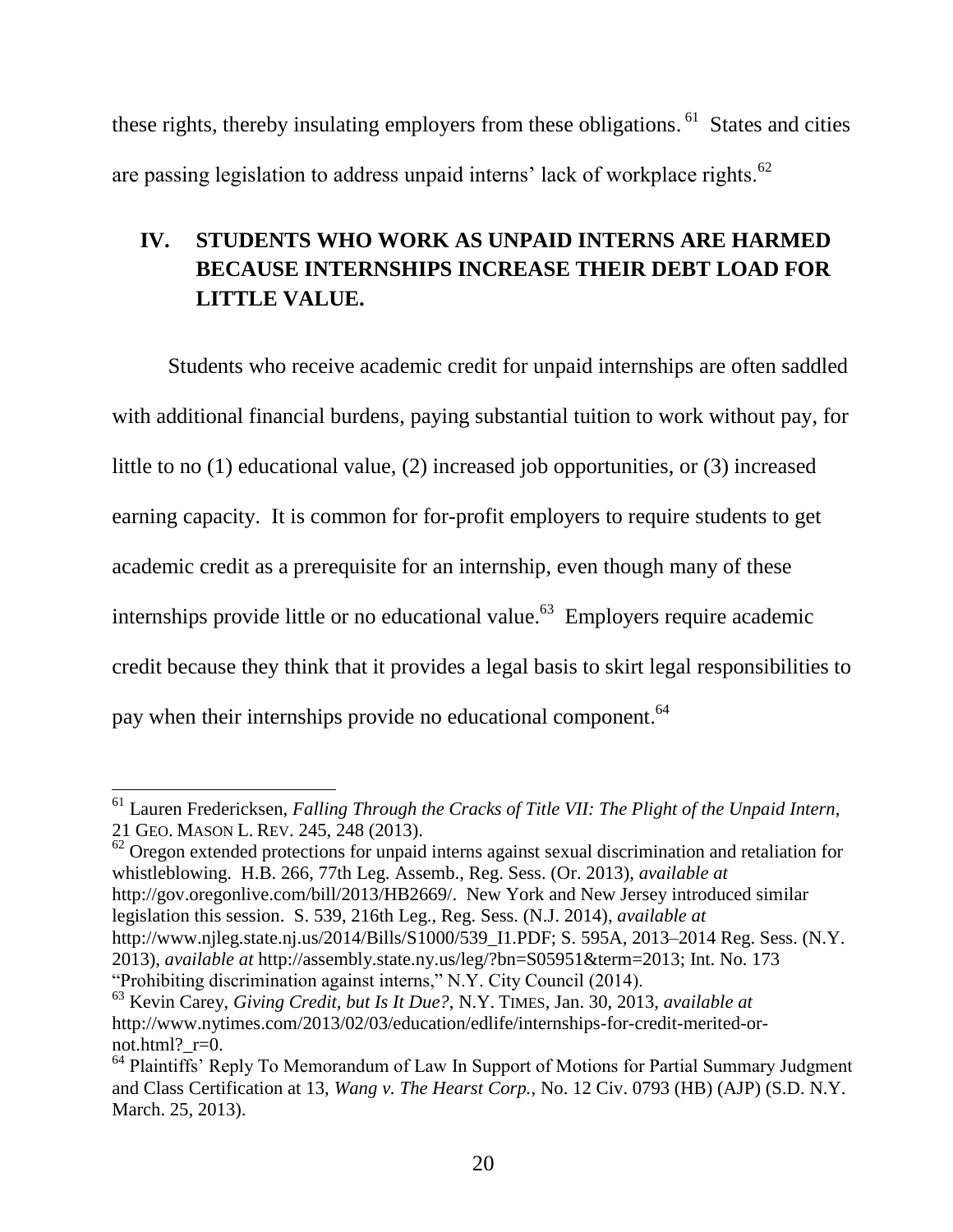Students can pay thousands of dollars for academic credits for unpaid work in unsupervised environments. According to an Intern Bridge study in 2011, 90 percent of universities offered academic credit for internships.<sup>65</sup> But only half of the university officials surveyed said their schools had "actively put measures in place to monitor the quality of unpaid internships."<sup>66</sup> Students may pay upwards of \$8,500 per term in tuition alone to participate in an internship experience; this cost does not include cost of living and rent. $67$  Three-quarters of unpaid interns in college report that they needed a second paying job in order to cover living expenses and the payments for the required academic credits for their unpaid internship.<sup>68</sup>

Recently, universities have begun to take positive action to limit the unfair practices of unpaid internships. Columbia University will no longer offer its students registration credits in exchange for an internship experience, saying recently that it "expect[s] companies to appropriately compensate students for work performed during internships."<sup>69</sup> Columbia's policy is consistent with several other

 $\overline{\phantom{a}}$ 

 $^{65}$  Phil Gardner, Director, Collegiate Employment Research Institute, Michigan State UNIVERSITY, INTERN BRIDGE, INC., REACTION ON CAMPUS TO THE UNPAID INTERNSHIP CONTROVERSY 11 (2012), *available at* http://www.ceri.msu.edu/wp-

content/uploads/2009/10/Reaction-on-Campus-to-the-Unpaid-Internship-Controversy-Whitepaper.pdf.

<sup>66</sup> *Id.* at 7.

 $67$  PROPUBLICA: THE PRICE OF AN INTERNSHIP,<http://projects.propublica.org/internships/> (last visited March 28. 2014).

<sup>68</sup> INTERN BRIDGE, The Debate Over Unpaid Internships 13 (2010), *available at* http://www.internbridge.com/Unpaid-College-Internship-Report.pdf.

<sup>69</sup> Zach Schonfeld, *In Another Blow to Free Labor, Columbia University Halts Academic Credit for Internships*, NEWSWEEK, Feb. 28, 2014 (quoting Dean of Academics Kathryn Yatrakis),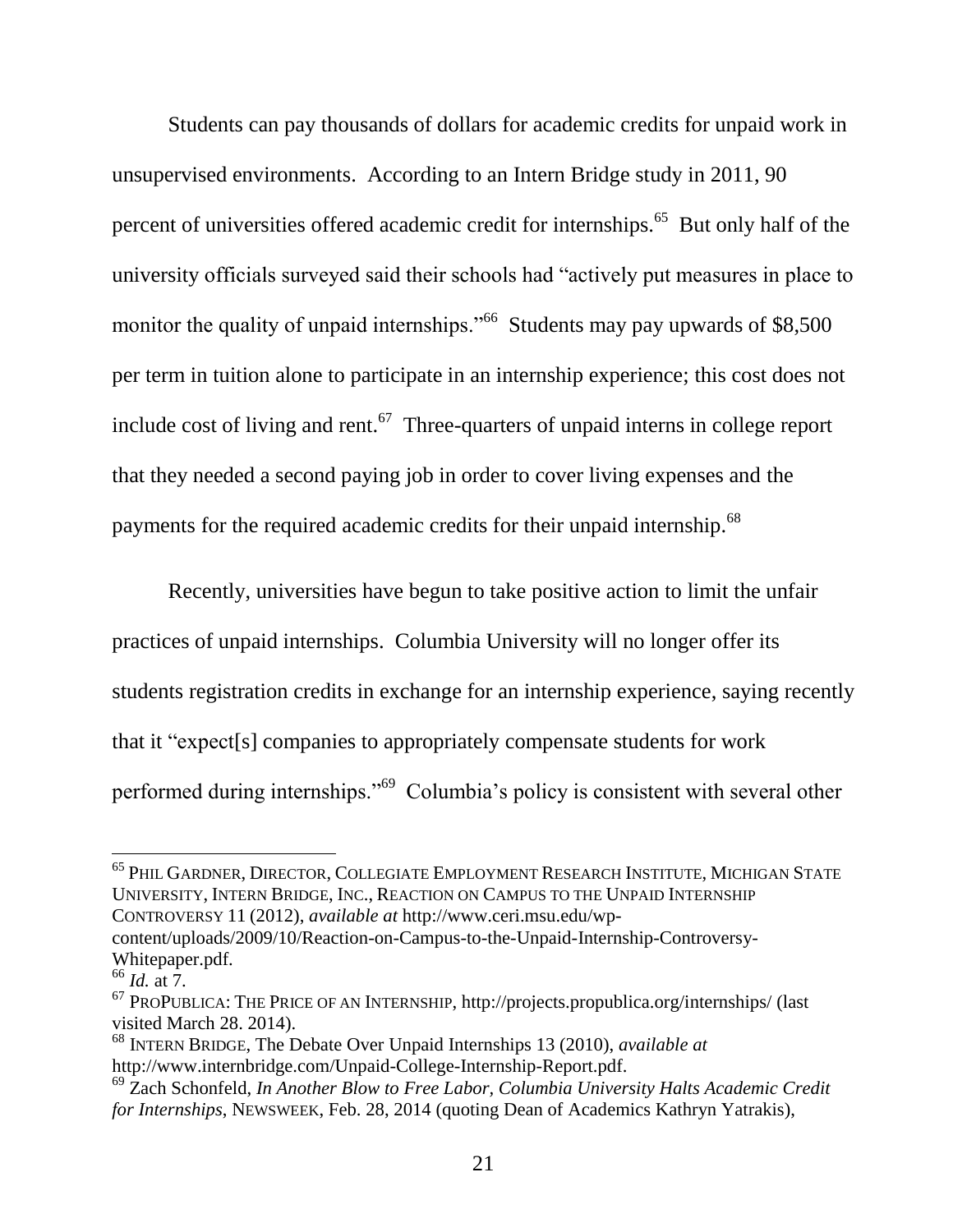institutions that have recently stopped accepting credits for internships, including Harvard<sup>70</sup>, Yale<sup>71</sup>, Dartmouth<sup>72</sup>, and Wellesley.<sup>73</sup> This shift rightly discourages forprofit companies from using academic credits as a justification to hire unpaid workers.

Young workers face pressure to take unpaid internships, which are perceived as gateways to jobs, but the sacrifices are significant. Although a few unpaid internships may lead to paid positions, studies show that the benefits of unpaid internships are only marginally better than not participating in an internship at all.<sup>74</sup> These studies show that unpaid internships do very little for the job prospects of the students who take them.<sup>75</sup>

For example, in 2011, the National Association of Colleges and Employers studied the effectiveness of various internships on job prospects and found that

https://www.dartmouth.edu/~careerblog/2012/12/internships-and-faq-what-to-do-if-youre-askedabout-academic-credit/ (last visited March 27, 2014).

*available at* http://www.newsweek.com/another-blow-free-labor-columbia-university-haltsacademic-credit-internship-230554

<sup>&</sup>lt;sup>70</sup> HARVARD UNIVERSITY, OFFICE OF CAREER SERVICES: CREDIT FOR INTERNSHIPS, http://www.ocs.fas.harvard.edu/students/internship\_credit.htm (last visited March 27, 2014).

<sup>&</sup>lt;sup>71</sup> YALE COLLEGE, YALE UNDERGRADUATE CAREER SERVICES: ACADEMIC CREDIT,

http://ucs.yalecollege.yale.edu/content/academic-credit (last visited March 27, 2014).

<sup>&</sup>lt;sup>72</sup> DARTMOUTH COLLEGE, DARTMOUTH CAREER SERVICES: INTERNSHIPS AND FAO: WHAT TO DO IF YOU'RE ASKED ABOUT ACADEMIC CREDIT,

<sup>73</sup> WELLESLEY COLLEGE: INTERNSHIPS FOR CREDIt,

http://www.wellesley.edu/cws/internships/internship101/credit (last visited March 27, 2014).

<sup>74</sup> *See* infra note 76.

<sup>75</sup> *Id.*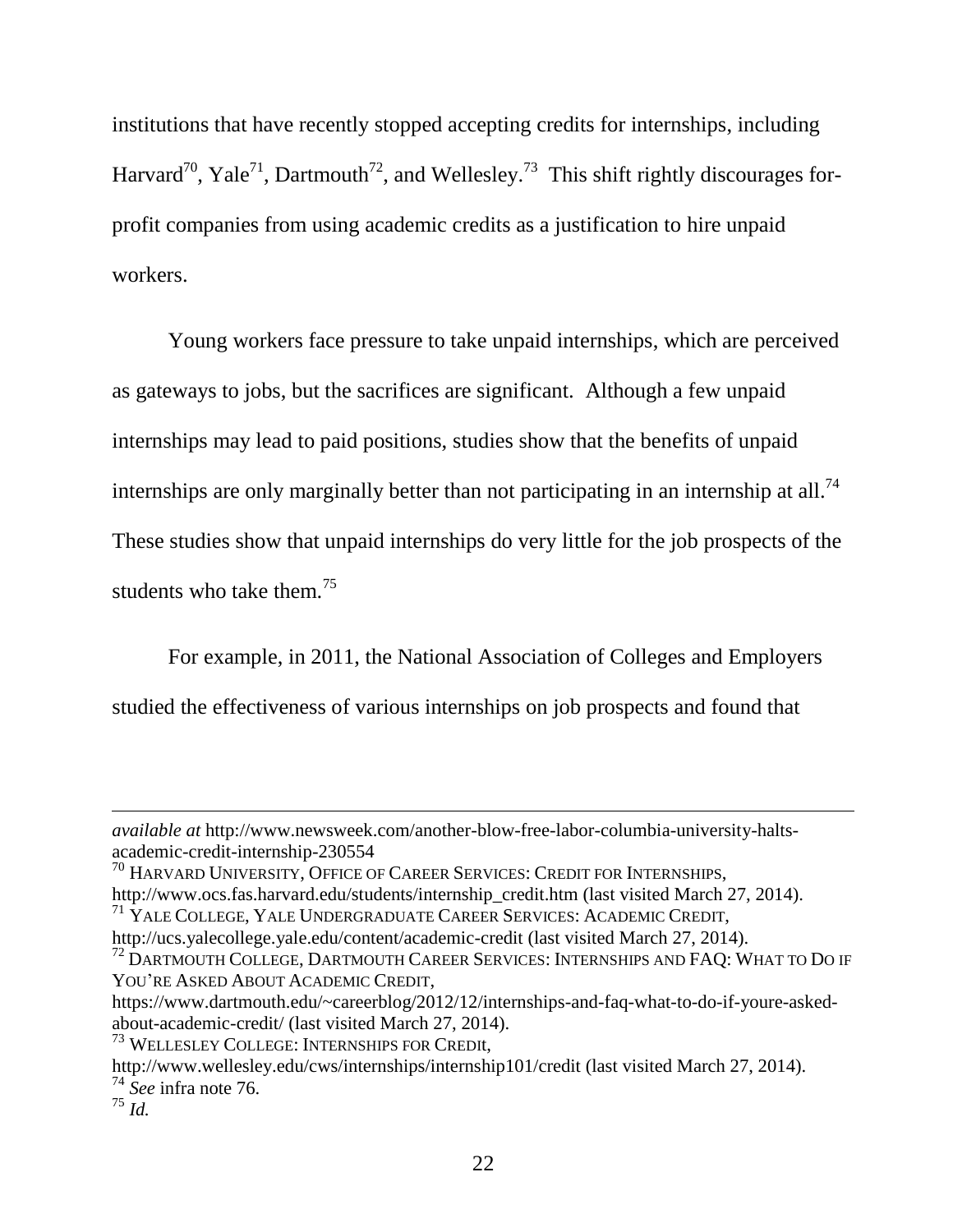unpaid internships provided *no advantage* in terms of full-time job offer rates or starting salary, while paid internships provided *a substantial advantage*. 76

Students who participated in unpaid internships are less likely to turn the experience into a full-time job. In 2013, only 37 percent of unpaid interns at forprofit firms received a full-time job offer; this is only two percent higher than for applicants with no internship experience at all.<sup>77</sup> On the other hand, 67 percent of paid interns at for-profit firms received at least one full-time job offer in that same survey.<sup>78</sup>

Unpaid interns are likely to receive jobs with lower median wages than paid interns and applicants with no internship experience. In a 2013 survey, the average student who took an unpaid internship in a for-profit firm earned \$16,209 less than students with paid internships and \$1,366 less than the average student who had never taken an internship.<sup>79</sup> According to this study, not participating in an unpaid internship at all actually increased your prospects of a higher starting salary than participating in an unpaid internship.<sup>80</sup>

 $\overline{\phantom{a}}$ 

<sup>79</sup>*Class of 2013: Paid Interns Outpace Unpaid Peers in Job Offers, Salaries*, NATIONAL ASSOCIATION OF COLLEGES AND EMPLOYERS, May 29, 2013*, available at*  http://www.naceweb.org/s05292013/paid-unpaid-interns-job-offer.aspx.  $80 \dot{Id}$ .

<sup>76</sup> NATIONAL ASSOCIATION OF COLLEGES AND EMPLOYERS, THE CLASS OF 2013 STUDENT SURVEY REPORT 38 (2013).

<sup>77</sup> *Id.*

<sup>78</sup> *Id.*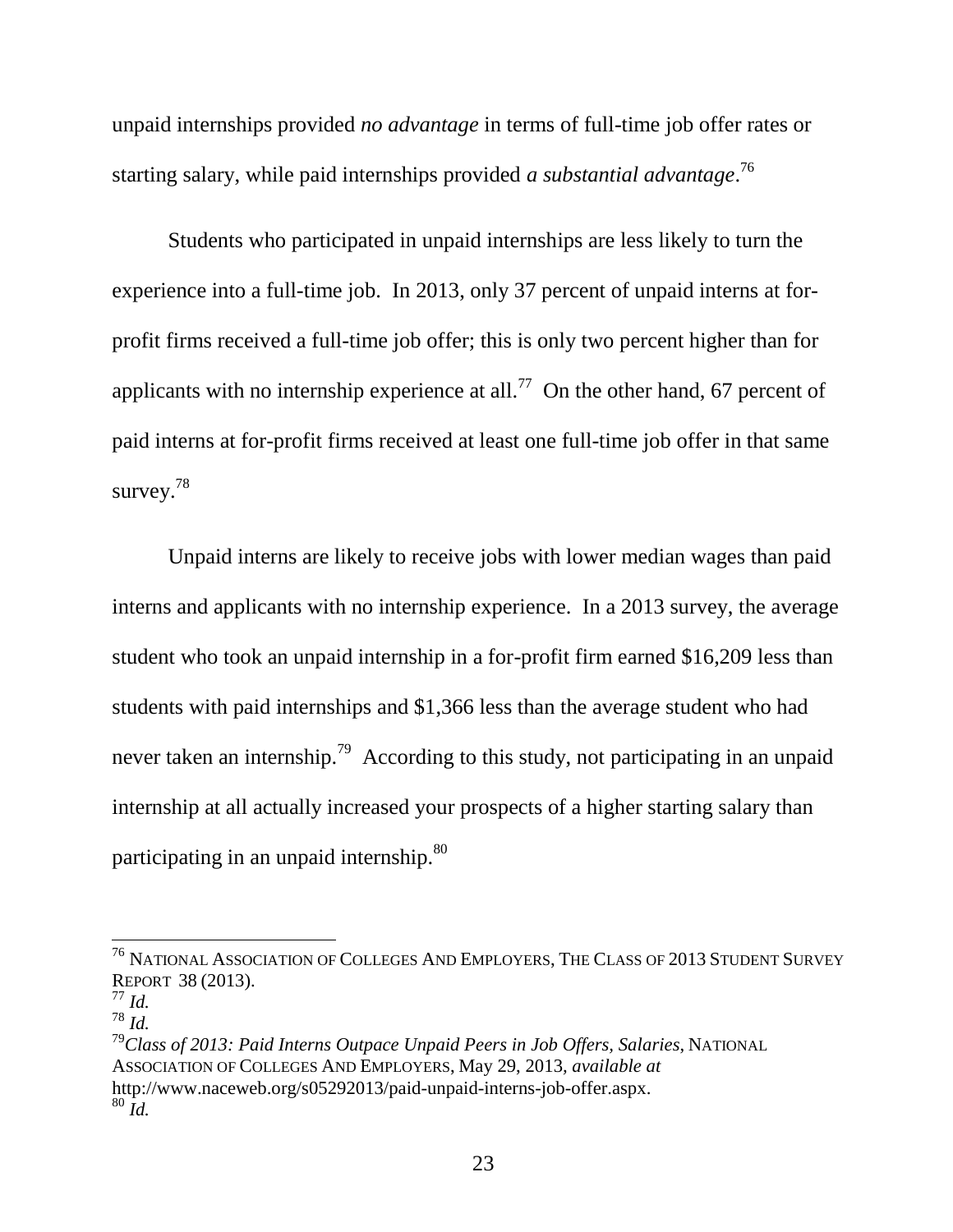#### **CONCLUSION**

<span id="page-32-0"></span>For the reasons stated above, the district court's summary judgment denial in this case should be reversed and judgment entered in Plaintiffs' favor.

Dated: April 03, 2014

Respectfully submitted,

*/S/Tsedeye Gebreselassie*

Attorneys for *Amici Curiae* Tsedeye Gebreselassie Catherine K. Ruckelshaus National Employment Law Project 75 Maiden Lane, Suite 601 New York, NY 10038 (212) 285-3025

Diego Rondón Ichikawa National Employment Law Project 317 17th Av. S. Seattle, WA 98144 (206) 324-4001

Anthony Mischel National Employment Law Project 405 14th Street, Suite 401 Oakland, CA 94612 (510) 663-5700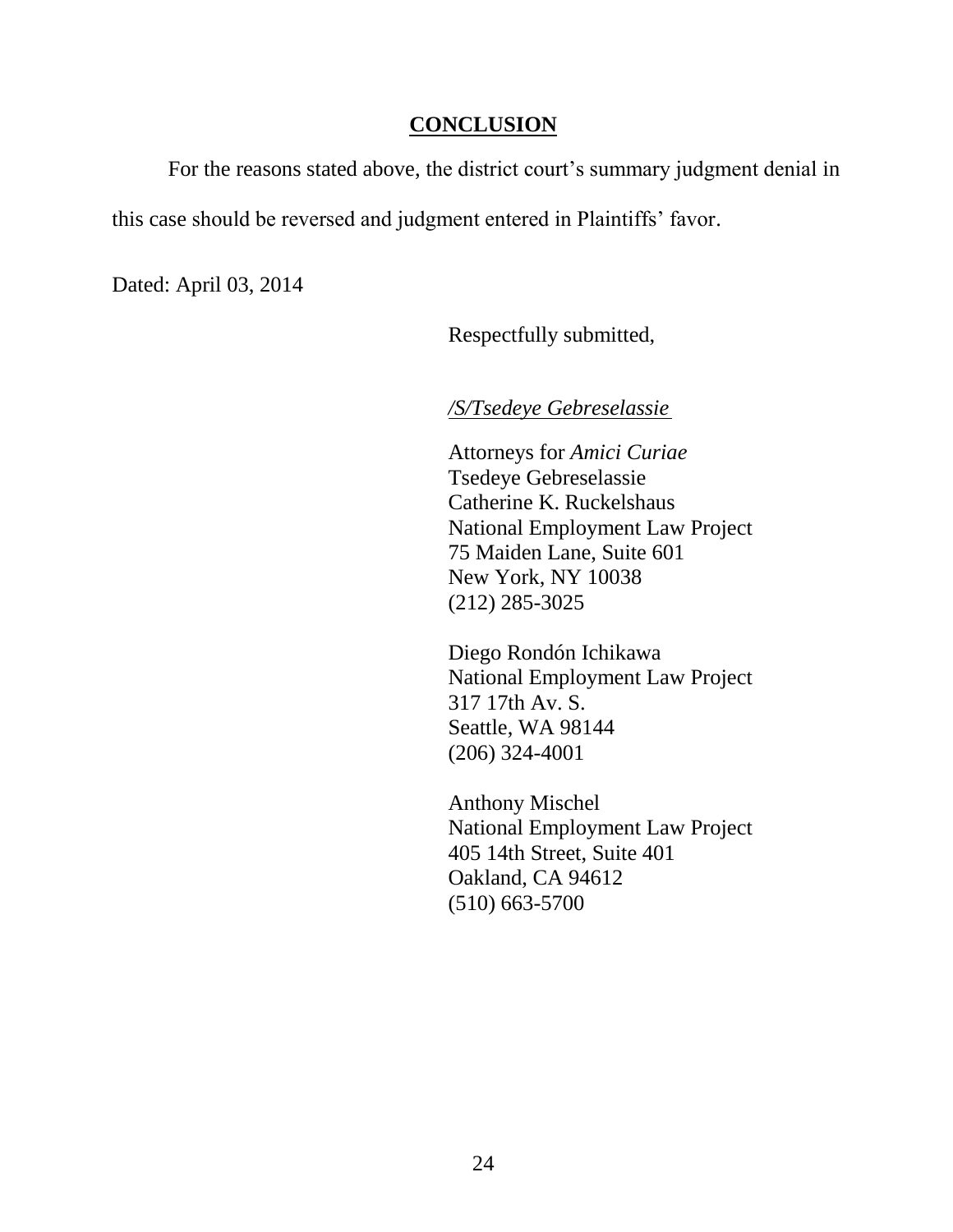#### **CERTIFICATE OF COMPLIANCE**

I hereby certify that this brief complies with the type-volume limitation of Fed. R. App. P. 29(d) and 32(a)(7)(B) because this brief contains 5,730 words, excluding the parts of the brief exempted by Fed. R. App. P.  $32(a)(7)(B)(iii)$ , according to the word count of the Microsoft Word Count processing system used to prepare the brief.

I hereby certify that this brief complies with the typeface requirements of Fed. R. App. P. 32(a)(5) and the type style requirements of Fed. R. App. P. 32(a)(6) because this brief has been prepared in a proportionally spaced typeface using Microsoft Word in size 14 Times New Roman font.

#### DATED: April 03, 2014

/s/ *Tsedeye Gebreselassie*

Tsedeye Gebreselassie National Employment Law Project 75 Maiden Lane, Suite 601 New York, NY 10038 (212) 285-3025

 $\mathcal{L}_\text{max}$  and  $\mathcal{L}_\text{max}$  and  $\mathcal{L}_\text{max}$  and  $\mathcal{L}_\text{max}$  and  $\mathcal{L}_\text{max}$  and  $\mathcal{L}_\text{max}$ 

Attorney for *Amici Curiae*